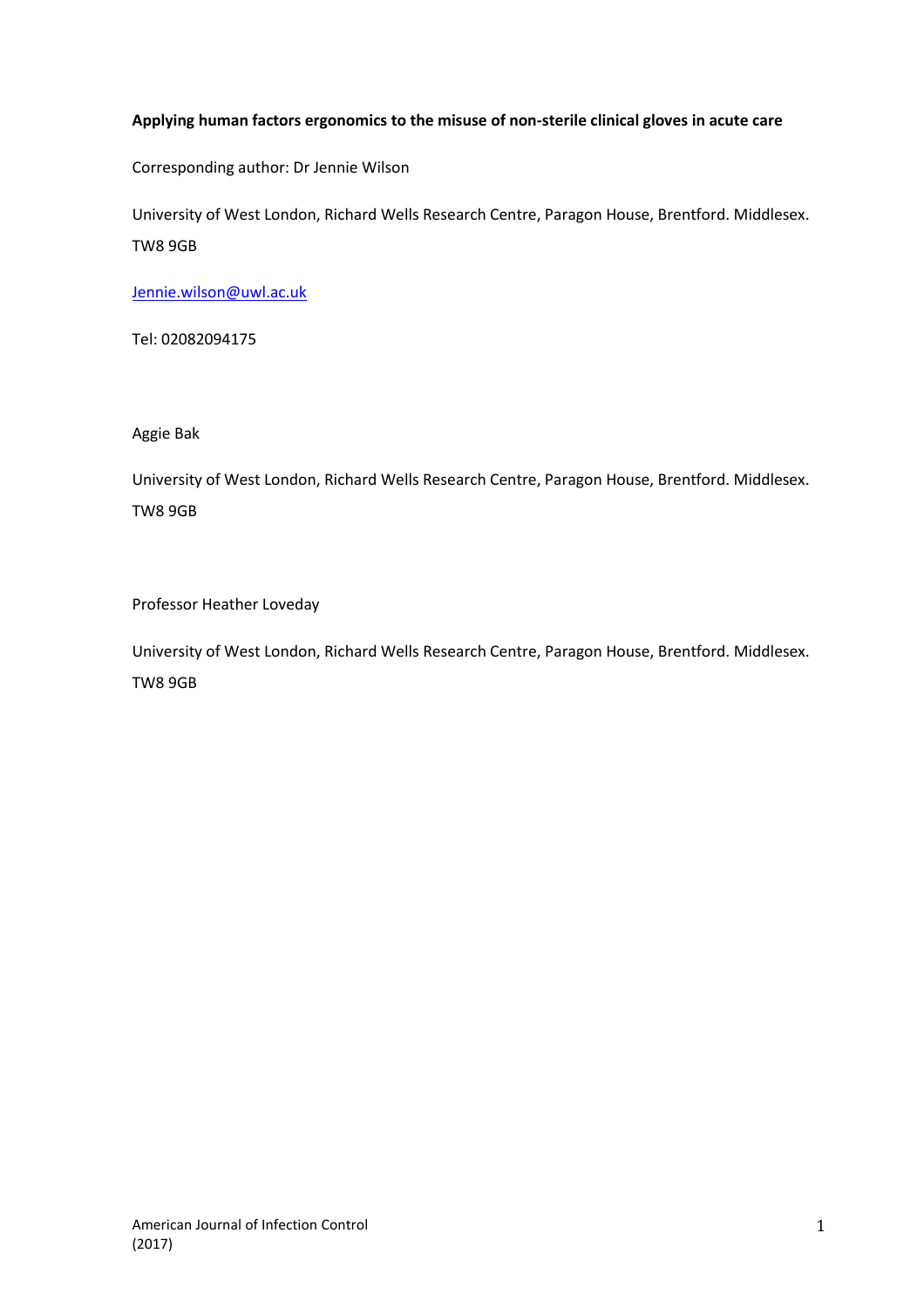### **ABSTRACT**

**Background:** Healthcare workers (HCW) are recommended to wear non-sterile clinical gloves (NSCG) for direct contact with blood and body fluids to reduce transmission of healthcare associated infections (HCAI). However, there is evidence that inappropriate NSCG-use increases the risk of transmission.

**Methods**: A mixed methods study comprising observation of NSCG-use during episodes of care in two acute hospitals and semi-structured interviews with HCW. Qualitative data were categorised using thematic analysis. Findings were mapped to the Systems Engineering Initiative for Patient Safety (SEIPS) model and used to develop a strategy for improving NSCG-use.

**Results:** 278 procedures performed in 178 episodes of care involved the use of NSCG. NSCG were inappropriate for 59% (165/278) procedures; risk of cross-contamination occurred in 49% (87/178) episodes. 26 HCW were interviewed; emotion and socialisation were key factors influencing decisions to use NSCG. Data from observation and thematic analysis were mapped to six interacting components of the SEIPS work-system. Interventions targeting each component were identified to inform quality improvement strategies

**Conclusions:** Despite more than a decade of intense promotion of hand hygiene as the key measure to protect patients from HCAI, NSCG dominate routine clinical practice and potential crosscontamination occurs in half of care episodes where they are used. Such practice is associated with significant environmental and financial costs and adversely affects patient safety. The application of HFE to the complex social, professional and emotional drivers of inappropriate NSCG behaviour may be more effective than conventional approaches of education and policy in achieving the goal of preventing HAI and improving patient safety.

**Key words:** Gloves, infection control, healthcare associated infection, hand hygiene, human factors, quality improvement, work systems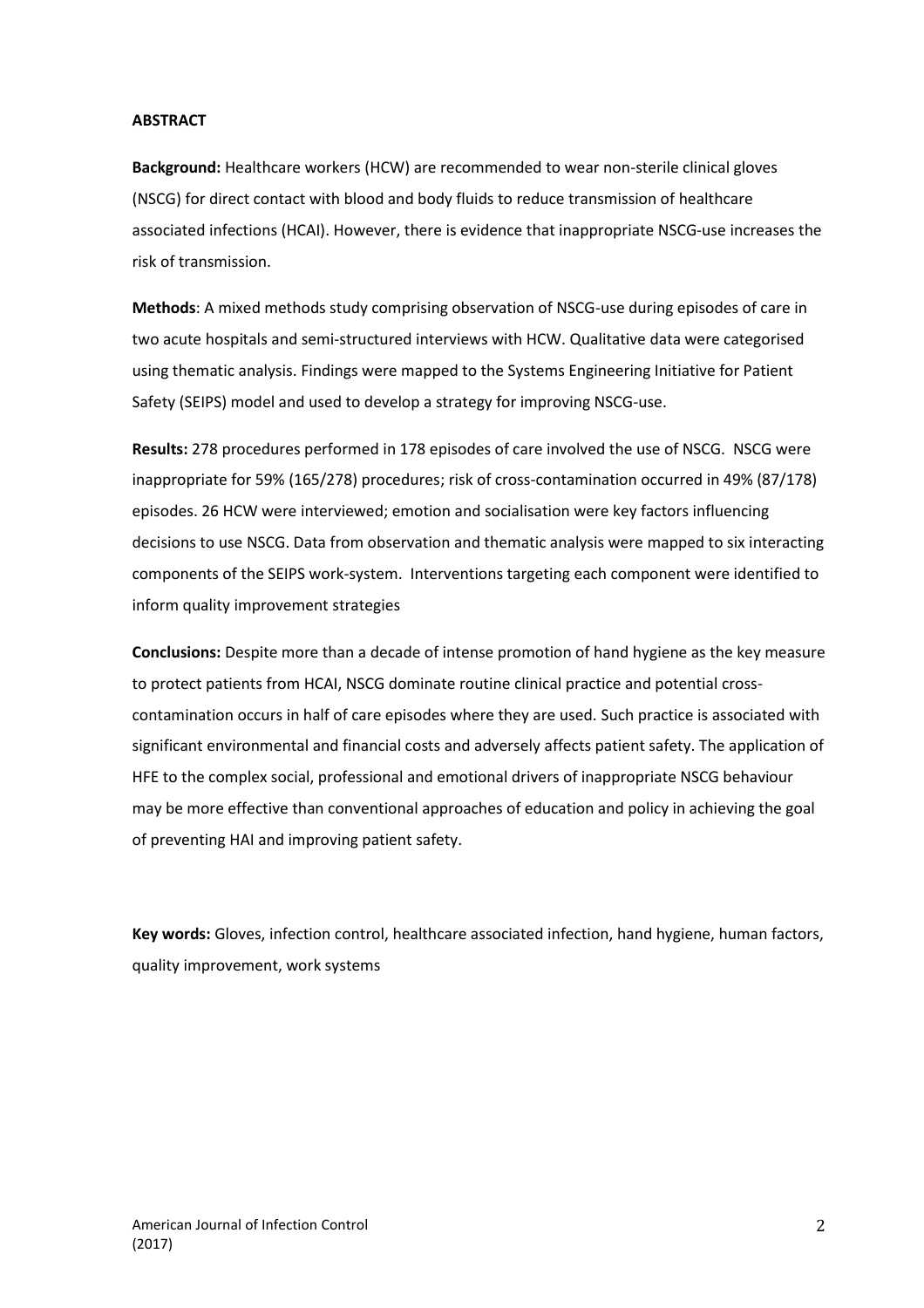### **BACKGROUND**

In healthcare settings, the hands of those delivering patient care act as efficient means of transferring pathogens across environmental surfaces, between patients or contaminated and clean sites on the same patient.[1,2] The use of non-sterile clinical gloves (NSCG) is a routine part of healthcare delivery, forming an element of personal protective equipment and a component of standard precautions where a risk of direct contact with blood and body fluids (BBF) is anticipated.[3] Non-sterile clinical gloves provide an effective barrier against gross contamination of the skin by pathogens potentially present in BBF but pose a risk of cross-contamination when not removed.[4,5] Perversely, the use of NSCG to protect staff from potential infection may increase the risk of healthcare-associated infection (HAI) transmission between the environment and patients and between patients through lack of their timely application and removal.[6,7] There is also some evidence that patients are concerned about the use of NSCG by HCW.[8]

Human factors and ergonomics (HFE) is defined as "*the scientific discipline concerned with the understanding of interactions among humans and other elements of a system, and the profession that applies theory, principles, data and methods to design in order to optimize human well-being and overall system performance*".[9] The application of HFE in healthcare is an emerging science and while recent work has focused on medication safety, the design of health information technologies, and assessment of patient safety culture, the value of HFE in healthcare has yet to be fully realised. [10, 11, 12] The Systems Engineering Initiative for Patient Safety (SEIPS) model provides a framework for exploring the work system and its impact on processes and outcomes for both patients and HCW. [11, 13]

Research focused on strategies to improve hand hygiene (HH) behaviour fails to adequately account for the increasing and inappropriate use of NSCG.[14, 15] Recent studies have identified that staff wear NSCG for procedures not involving exposure to BBF; frequently do not remove them at the points in care where HH is indicated and do not decontaminate hands following their removal.[3,16] These studies suggest that the factors influencing NSCG-use behaviour are complex and, like many HFE work processes, unlikely to be modified by education interventions.[17] Disgust is an important trigger for HH and glove use; qualitative research also suggests that despite policy and guidance, emotion and socialisation are key drivers for healthcare workers' (HCW) inappropriate use of NSCG.[3,18] While the WHO 5 Moments is based on human factors principles there is limited applied HFE research on use of the SEIPS 2.0 model in infection prevention and control (IPC); applying HFE to the use of NSCG may provide a framework for preventing the transmission of infection and promoting appropriate glove use.[19, 20]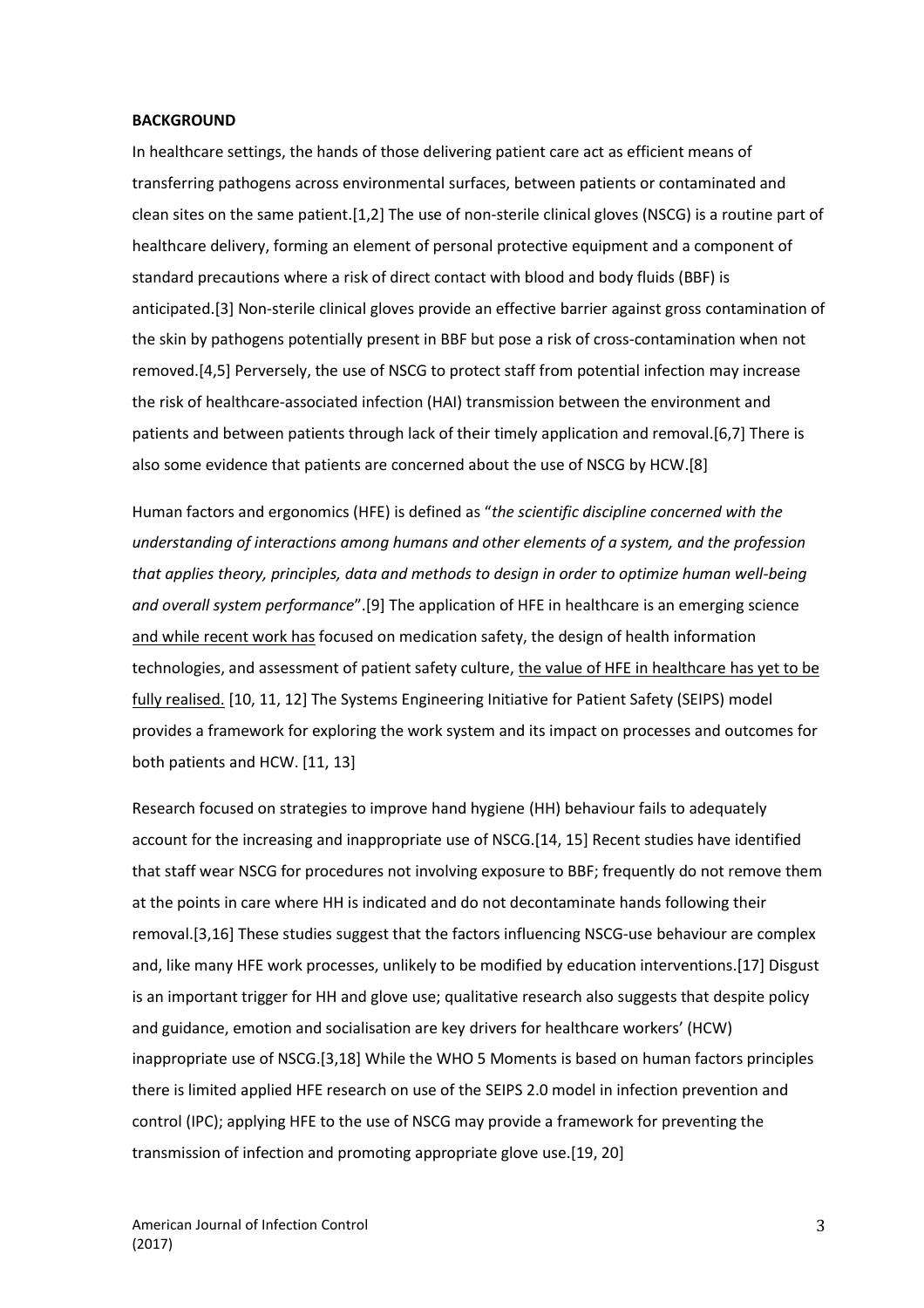Our study builds on previous research[3] to confirm if similar behaviour and attitudes are apparent in other hospitals and apply SEIPS 2.0 to identify the interacting work systems and processes that influence NSCG-use behaviour, informing strategies for reducing inappropriate NSCG-use and improving patient safety.

### **METHODS**

We undertook a mixed methods approach using observation and qualitative interviews.

### **Observational audit of glove use**

A validated audit tool was used in two acute hospitals to record the sequence of donning and removing NSCG, HH and items touched during episodes of care.[21] Observation periods began when a HCW donned gloves for an episode of care and ended on when the episode was completed. Omission of HH before donning NSCG was not considered as a risk of cross-contamination; HH following NSCG removal was considered adequate if local protocol was adhered to; NSCG-use was considered appropriate if the procedure involved potential or actual contact with BBF, mucous membranes, situations required by local policy (e.g. patient under isolation precautions) or contact with substances hazardous to health.[21] Observations were conducted by a member of the IPC team during January-June 2014 in different types of wards. Staff were unaware of the purpose of the audits to minimise the Hawthorne effect.

Data were analysed using SPSS 19; Pearson's Chi-Squared (or Fishers exact test for small samples) was used to assess the statistical significance of the variables.

### **Interviews with healthcare workers**

Healthcare workers were recruited through an advert in the trust staff e-newsletter. To encourage openness, a member of the university research team conducted semi-structured interviews with staff who responded. Written consent was obtained from participants prior to conducting each interview. The interview schedule explored factors that influenced decisions to wear NSCG and to challenge their use in other HCW.

Interviews were digitally recorded and transcribed verbatim; transcripts were analysed using a sixstep thematic analysis described previously.[3,22] Following initial familiarisation, the data were manually coded, preliminary themes and categories identified, refined and checked to confirm they captured the essence of the data. Saturation was reached when no further meanings or perceptions could be found within the data set. Finally, two researchers integrated the themes with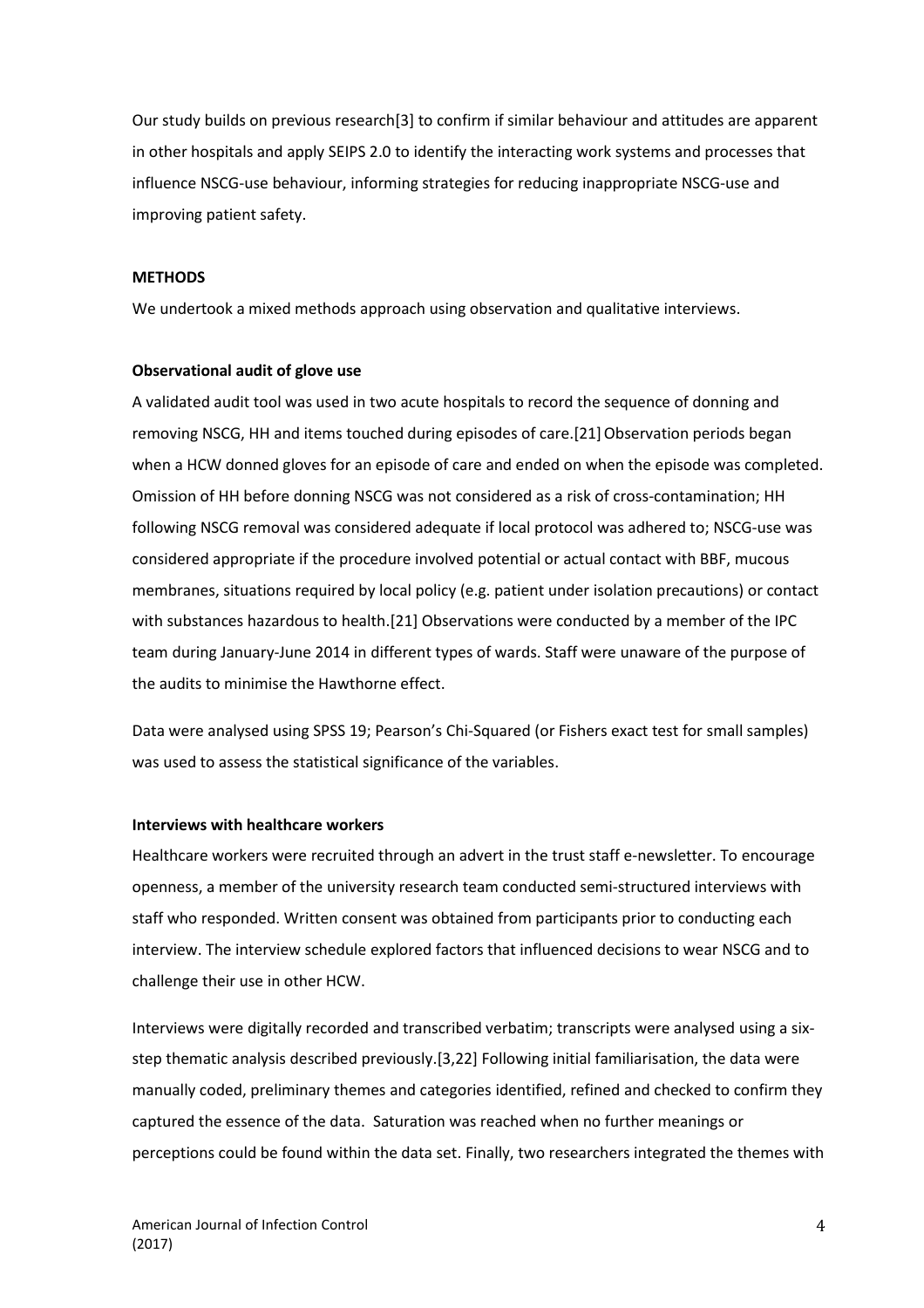the framework developed in the previous study[3]; descriptors for the themes were agreed and a refined framework incorporating the new data generated.

# **Application of SEIPS 2.0**

To describe the use of NSCG-use in the context of a work system, the SEIPS 2.0 model was used to map the refined thematic framework to the six work system components.[11] This analysis was used to consider strategies that could be applied to improve processes and outcomes and reduce high-risk NSCG-use behaviour.

# **Ethical approval**

Observations of NSCG-use formed part of routine clinical audit undertaken by the IPC team and did not require ethical approval. Ethical approval for interviews with HCW was granted by the College Research Scrutiny and Ethics Committee and access agreed by the trust Research and Development department.

### **RESULTS**

# **Observational audit of the NSCG-use**

A total of 194 episodes of care were observed with 178 (91.8%) involving the NSCG-use; 278 procedures were performed and NSCG-use was inappropriate for 59% (165/278), but varied between hospital A (37/88; 42%) and B (128/190; 67.4%) (p <0.001). The procedures for which NSGG were most commonly worn are shown in Table 1; few involved a risk of BBF contact and in 5% of episodes HCW wore NSCG for a prolonged period without performing any procedure.

| Table 1: Ten most common procedures associated with HCW use of non-sterile clinical gloves |  |  |  |
|--------------------------------------------------------------------------------------------|--|--|--|
|--------------------------------------------------------------------------------------------|--|--|--|

|                                                     | <b>Frequency</b> | % of all   |
|-----------------------------------------------------|------------------|------------|
| Procedure                                           | observed         | procedures |
| Cleaning                                            | 37               | 13.3       |
| Mobilisation of patient                             | 36               | 12.9       |
| Handling linen/bed making                           | 35               | 12.6       |
| IV device manipulation                              | 28               | 10.1       |
| Personal hygiene                                    | 21               | 7.6        |
| Toileting (including contact with commodes/urinals) | 20               | 7.2        |
| Handling equipment                                  | 20               | 7.2        |
| Manipulation of invasive device (non-IV)            | 16               | 5.8        |
| Attention to patient                                | 16               | 5.8        |
| No particular task                                  | 14               | 5.0        |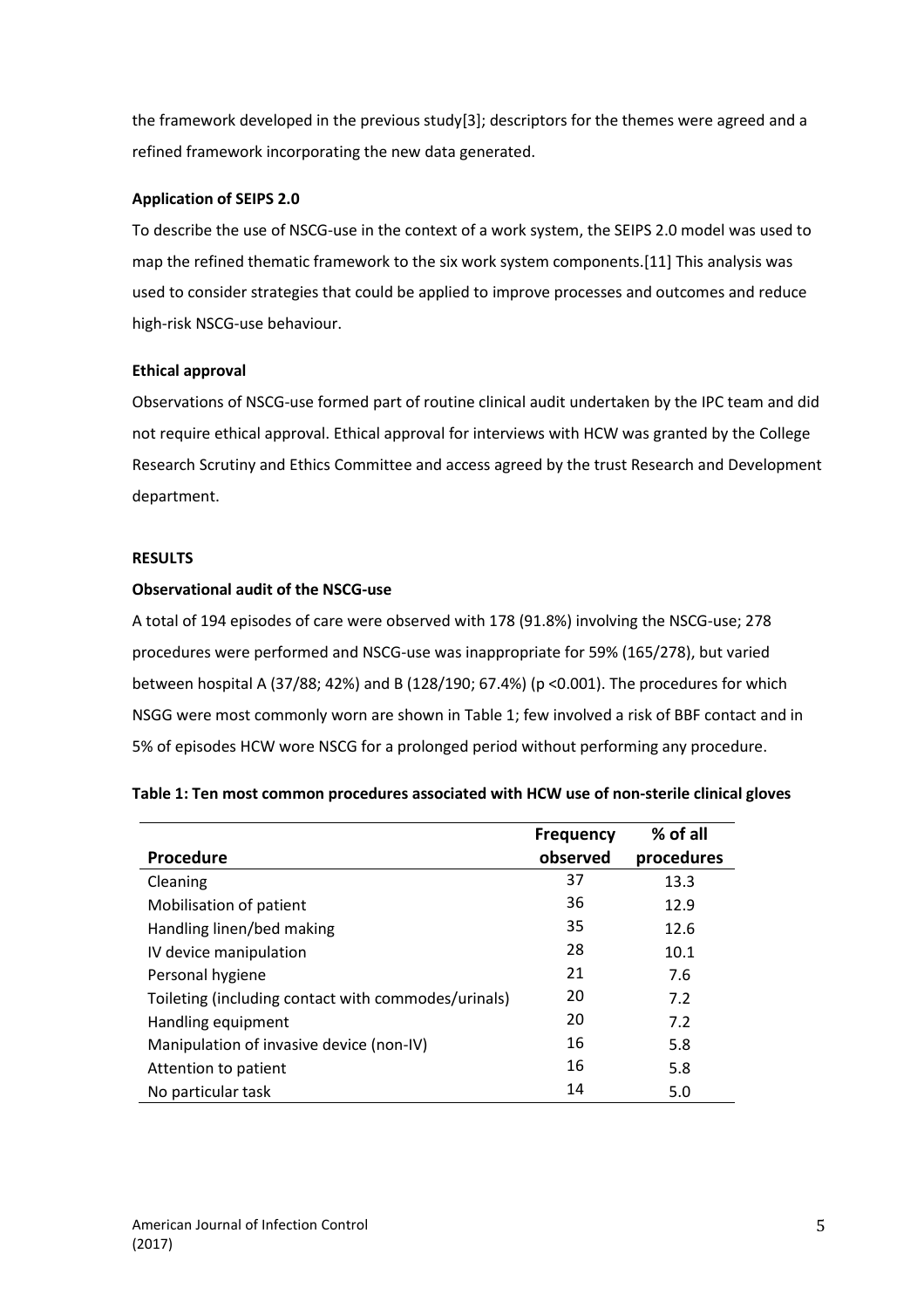The overall rate of cross-contamination associated with episodes of care where NSCG were used was 49% (87/178); the rate of cross-contamination varied from 58% (40/69) at hospital A to 42%  $(47/109)$  at hospital B (p = 0.065) and there was no significant difference between staff groups. The moments of HH where cross-contamination occurred are shown in Table 2.

| Moment of      | Description of cross-contamination                        | Episodes of care where |
|----------------|-----------------------------------------------------------|------------------------|
| hand hygiene   |                                                           | cross-contamination    |
|                | (from Wilson et al 2015 <sup>21</sup> )                   | observed ( $N = 178$ ) |
|                |                                                           |                        |
|                |                                                           | No. (%)                |
| $\mathbf{1}$   | Gloves in contact with any part of the environment        | 37(21)                 |
|                | outside the patient's zone before direct contact with the |                        |
|                |                                                           |                        |
|                | patient's intact skin                                     |                        |
| $\overline{2}$ | Gloves touched any non-sterile object e.g. patient skin,  | 17(10)                 |
|                | bed linen or patient sites before an aseptic task e.g.    |                        |
|                | wounds, invasive device.                                  |                        |
|                |                                                           |                        |
| 3              | Gloves used in contact with BBF subsequently touch a      | 27(15)                 |
|                | surface or patient                                        |                        |
|                |                                                           |                        |
| 4              | Gloves used for contact within patient zone not removed,  | 53 (30)                |
|                | or removed but hand hygiene not performed, before         |                        |
|                | contact with an object outside patient zone               |                        |
| 5              | Gloves not removed, or removed but hand hygiene not       | 21(12)                 |
|                | performed after contact within the healthcare zone        |                        |
|                |                                                           |                        |

| Table 2: Moments of hand hygiene associated with cross-contamination |  |
|----------------------------------------------------------------------|--|
|----------------------------------------------------------------------|--|

In 62% (54/87) of episodes, cross-contamination occurred at more than one moment of HH as NSCG were not removed after or between procedures. Moment 1 cross-contamination occurred when NSCG were donned at a dispenser by the door to the room/bay and then touched items outside the patient zone prior to contact with the patient. Hand hygiene was not performed after NSCG removal in 41% (72/175) of episodes. Nurses were significantly less likely to decontaminate hands after NSCG removal than allied health professionals (AHP) (48/111 vs 1/14 p=0.002)

# **Themes associated with healthcare workers' decision to wear NSCG**

Interviews were conducted with 16 nurses, six healthcare assistants, three AHPs and one doctor. Thematic analysis confirmed that the use of NSCG was underpinned by two key themes of emotion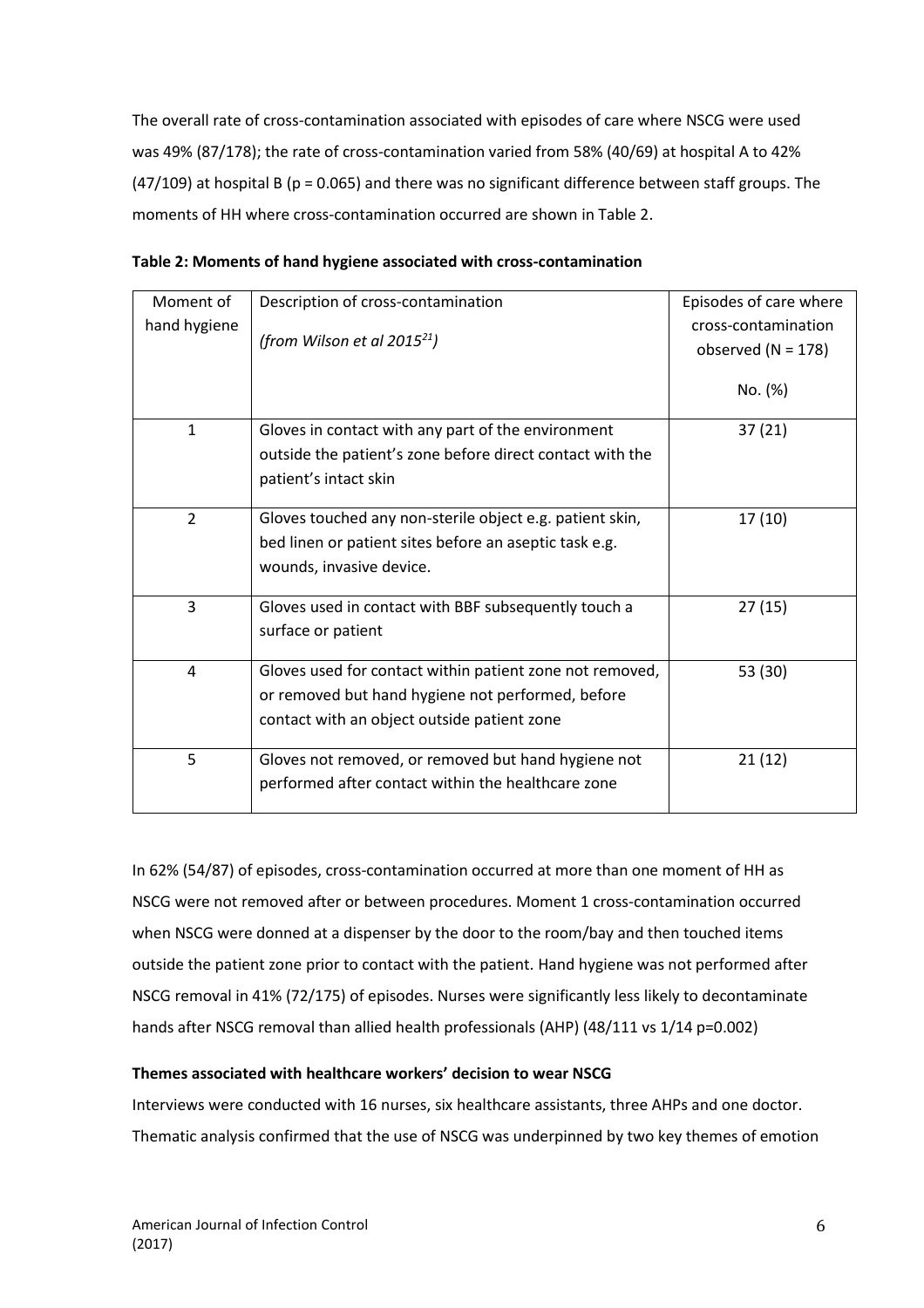and socialisation.[3] Socialisation comprised three sub-themes: professional socialisation, which reflected the influence of training, peers and usual ways of working; organisational socialisation, which reflected the influence of local policy, attitudes and behaviours; empathetic socialisation, which reflected consideration of the feelings or opinions of both patients and colleagues. Emotion comprised four sub-themes: fear, which reflected the need to protect self, patients and others; disgust, which related to touching body fluids or something unpleasant or unsightly; depersonalisation of intimate contact; and ease of mind, which related to conferring reassurance, safety and reliability (Table 3)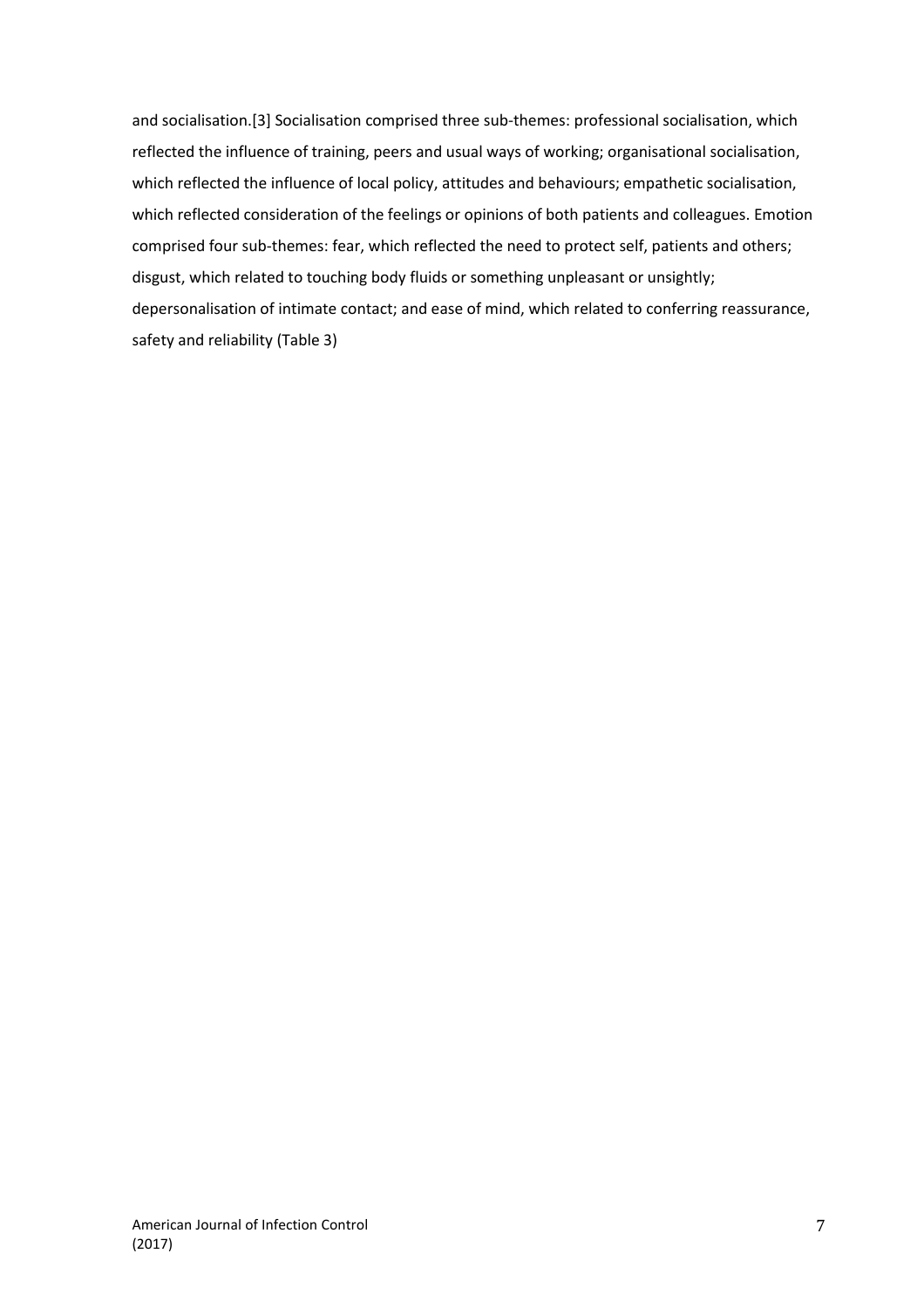# **Table 3: Thematic analysis of factors that influence the decision of healthcare workers to wear gloves**

| <b>Dimension</b> | Sub-theme                | Category        | <b>Description</b>                                                                             |
|------------------|--------------------------|-----------------|------------------------------------------------------------------------------------------------|
| Emotion          | Fear                     | Self protection | Protect against contamination by substances perceived to                                       |
|                  |                          | (specific       | be dangerous to self such as body fluids, dirt, infection,                                     |
|                  |                          | threats)        | uncleanliness, cleaning agents, antibiotics, something                                         |
|                  |                          |                 | contagious                                                                                     |
|                  |                          | Self Protection | Protect from potential threats when patient not known to                                       |
|                  |                          | (unknown        | healthcare worker                                                                              |
|                  |                          | threats)        |                                                                                                |
|                  |                          | Protect         | Prevent contamination of the patient or cross-                                                 |
|                  |                          | patients        | contamination to other patients; prevent infections                                            |
|                  |                          |                 | spreading                                                                                      |
|                  |                          | Making a        | Being accused of not being safe or of doing the wrong                                          |
|                  |                          | mistake         | thing                                                                                          |
|                  | <b>Disgust</b>           | Unsightliness   | Avoid contact with skin or other parts of the patient that                                     |
|                  |                          |                 | look nasty or perceived to be unpleasant or messy                                              |
|                  |                          | Dirt            | Avoid contact with anything perceived to be 'bad', dirty or                                    |
|                  |                          |                 | not clean                                                                                      |
|                  |                          | Body fluids     | Avoid getting body fluids or secretions on bare hands                                          |
|                  | Psychological<br>barrier | Negative        | Making the patient feel dirty or uncomfortable                                                 |
|                  |                          | Positive        | Depersonalisation - avoiding using bare hands to touch                                         |
|                  |                          |                 | intimate areas of the patient                                                                  |
|                  | Ease of mind             | Safety          | Confer sense of safety against contact with potential                                          |
|                  |                          |                 | hazards                                                                                        |
|                  |                          | Reliability     | Hand hygiene is not sufficient, gloves are reliable                                            |
|                  |                          | Reassurance     | Feeling comfortable delivering care, being cautious and                                        |
|                  |                          |                 | safe                                                                                           |
| Socialisation    | Professional             | Instinctive     | Part of routine practice, something you do automatically<br>without thinking or assessing need |
|                  |                          | Role modeling   | Practice adopted from copying behavior of respected peers                                      |
|                  |                          | <b>Training</b> | Behaviour instilled during ward (informal) or classroom-                                       |
|                  |                          |                 | based (formal) training                                                                        |
|                  |                          | Peer pressure   | Follow practice of others to fit in with norm                                                  |
|                  |                          | Looking out     | Personal perceptions of situations where you want to wear                                      |
|                  |                          | for yourself    | gloves take precedence                                                                         |
|                  | Organisational           | Policy          | Decision driven by perceived requirements of policy to                                         |
|                  |                          |                 | protect yourself and patients                                                                  |
|                  |                          | Availability    | Gloves are everywhere, are quick and easy to out on and                                        |
|                  |                          |                 | save time                                                                                      |
|                  | Empathetic               | Patient         | Stigmatisation of the patient, creates barrier to touch,                                       |
|                  |                          | feelings        | impersonal                                                                                     |
|                  |                          | Patient         | Gloves perceived to confer protection, to be hygienic; gives                                   |
|                  |                          | expectations    | patient confidence hands are clean                                                             |
|                  |                          | Staff opinions  | If that is what staff feel they need to do, it is their                                        |
|                  |                          |                 | prerogative to wear gloves                                                                     |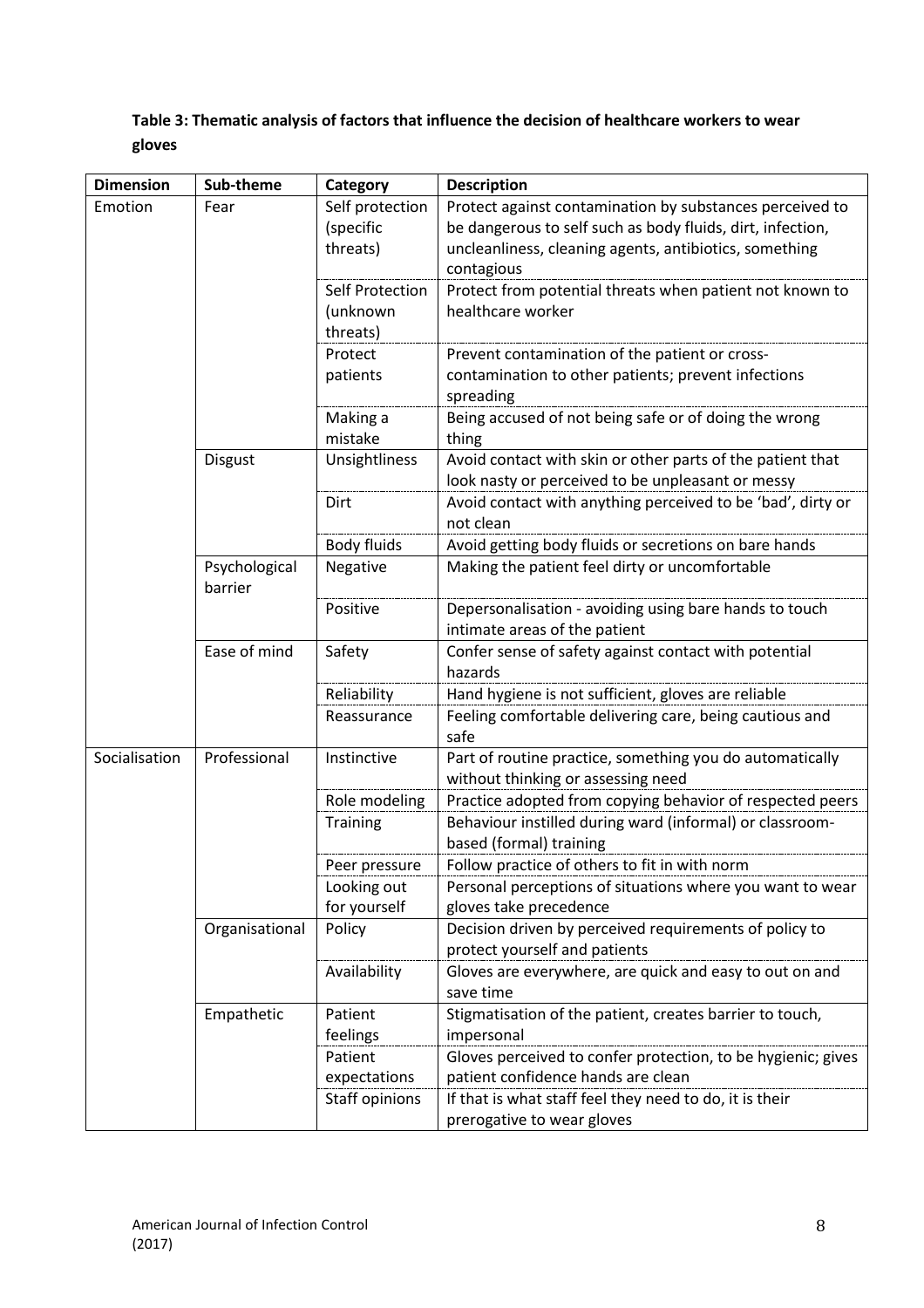### **The impact of emotion on the decision to wear NSCG**

The decision to wear NSCG was strongly influenced by an emotional need for protection of self, driven by fear and disgust. These emotions were rationalised by misperception of risk, in particular the conflation of the concepts of universal precautions and contact precautions (CP) resulting in NSCG-use for all patient contact:

*"Obviously the idea is to protect yourself and the patient from infection so I suppose you could say that you should wear them all the time, which all of us do to be honest, you don't know what patients have got infections you don't know that if you haven't got information then you need to treat everybody the same so you're protecting yourself and you're protecting the public". 383: p.2; L33*

The need to wear NSCG to prepare intravenous drugs was also commonly cited, with a perception that handling antibiotics posed a risk:

*"I'm allergic to penicillin so I can't get any penicillin on me at all but for other nurses it is just about limiting the amount of antibiotic they are exposed to on their skin." 172: p.2; L24*

Whilst some HCW mentioned avoiding contact with BBF, more commonly NSCG were considered necessary as a physical protection against unspecified contamination or with the risk of likely contact with BBF being grossly over-estimated:

*"...if you didn't have gloves [for toileting] because you think well what am I going to get from this, you know I am just going to get all sorts of bad stuff on me." 184: p.1; L16*

The decision to wear NSCG was also influenced by a feeling of disgust and associated with perceived 'uncleanliness':

*"Some older men or women don't always get to... you know…can't always wash their own clothes and things. They cannot always be as clean as they might have been when they were younger". 382: p.2; L26*

or 'unsightliness':

*"When patients have got skin conditions even when you know that it's not anything which is contagious and catching...it looks horrible…"* 174: p.6; L9

The perception of risk to themselves from contact with patients resulted in HCW using NSCG in order to create an 'ease of mind':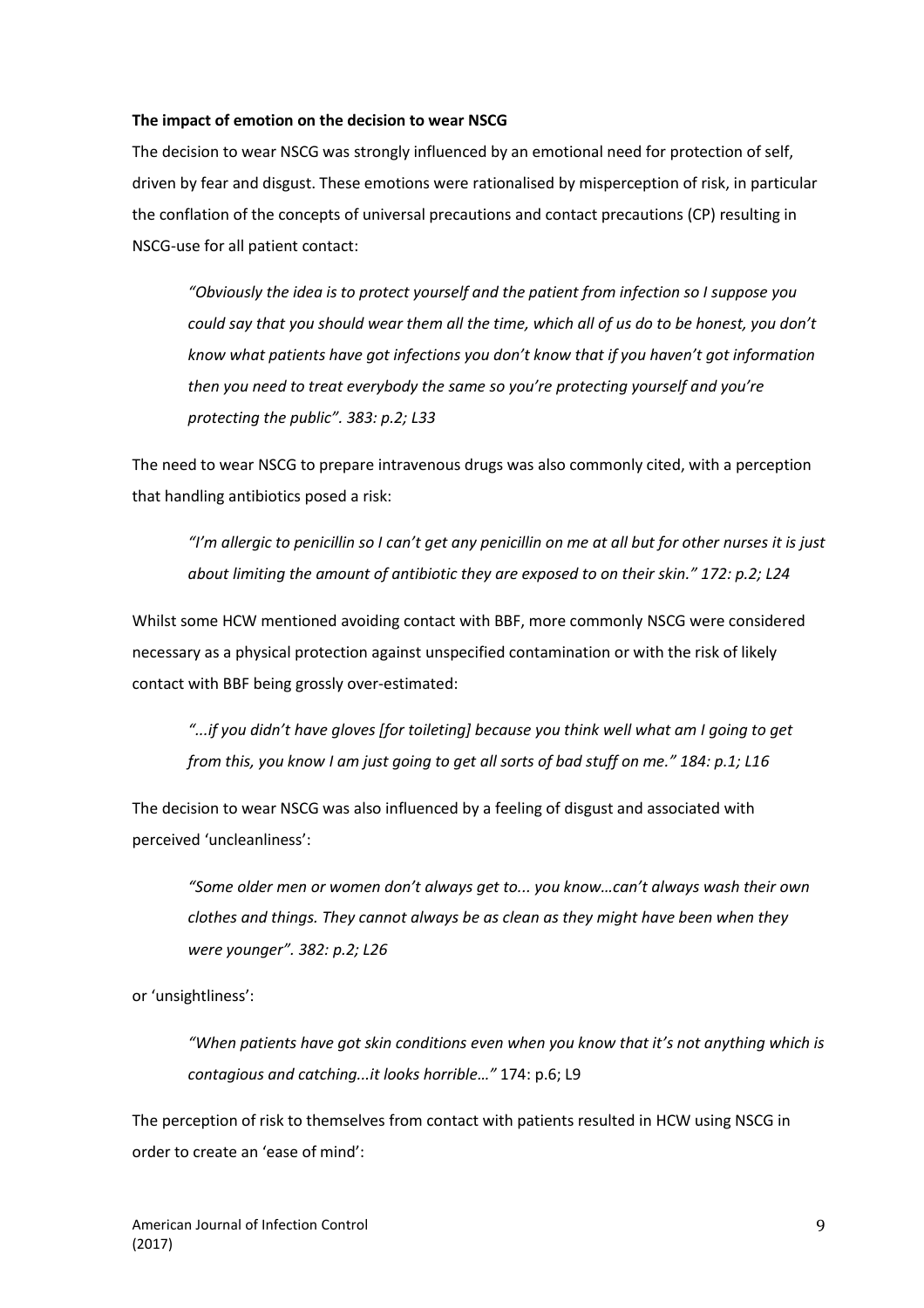*"I was told in Induction that we don't need gloves for washing patients because of the barrier thing but, for me, I don't feel comfortable not wearing gloves. I feel a lot safer and I feel a lot more relaxed." 184: p.3; L29*

The drive to perform HH triggered by disgust and contact with things perceived to be dirty or unpleasant, was counteracted by NSCG-use:

*"Sometimes I get…quite a bit OCD when washing my hands so I find that when I've got the gloves on I'm less OCD about needing to wash my hands so …when I've taken them off they still feel like dirty and I'll wash them, but if I haven't got them on I'm much more conscious that I haven't got the gloves on." 176: p. 1; L10*

The decision to wear NSCG was also influenced by the need to depersonalise care and avoid inadvertently showing the patient feelings of disgust at carrying out a particular task and to protect the dignity of the patient when performing intimate tasks such as washing genital areas:

*"I'd take a judgment from the patient I think because sometimes they might be more uncomfortable if you didn't wear gloves whereas if you've got your gloves on I am a bit more clinical so they feel a bit more dissociated from it." 182: p.4; L7*

*'…if I'm doing something that can be quite personal to someone, like giving them a wash or things, if I wasn't confident I know that they would see that I'm not confident and it just wouldn't make it very nice for them.' 184: p.4; L2*

# **The impact of socialisation on the decision to wear NSCG**

Organisational socialisation in the form of local policies and procedures were cited as an important determinant of when NSCG should be worn. Examples given demonstrated both inconsistency in practice and unfamiliarity with local policy (Table 1).

Additionally, there was a perception that NSCG were more effective at preventing cross-infection than HH:

*"Even if you wash your hands well you can't guarantee that they're totally clean." 174: p.1; L10*

The organisation was also seen to endorse NSCG-use by making them widely available, and HCW considered that their use saved time: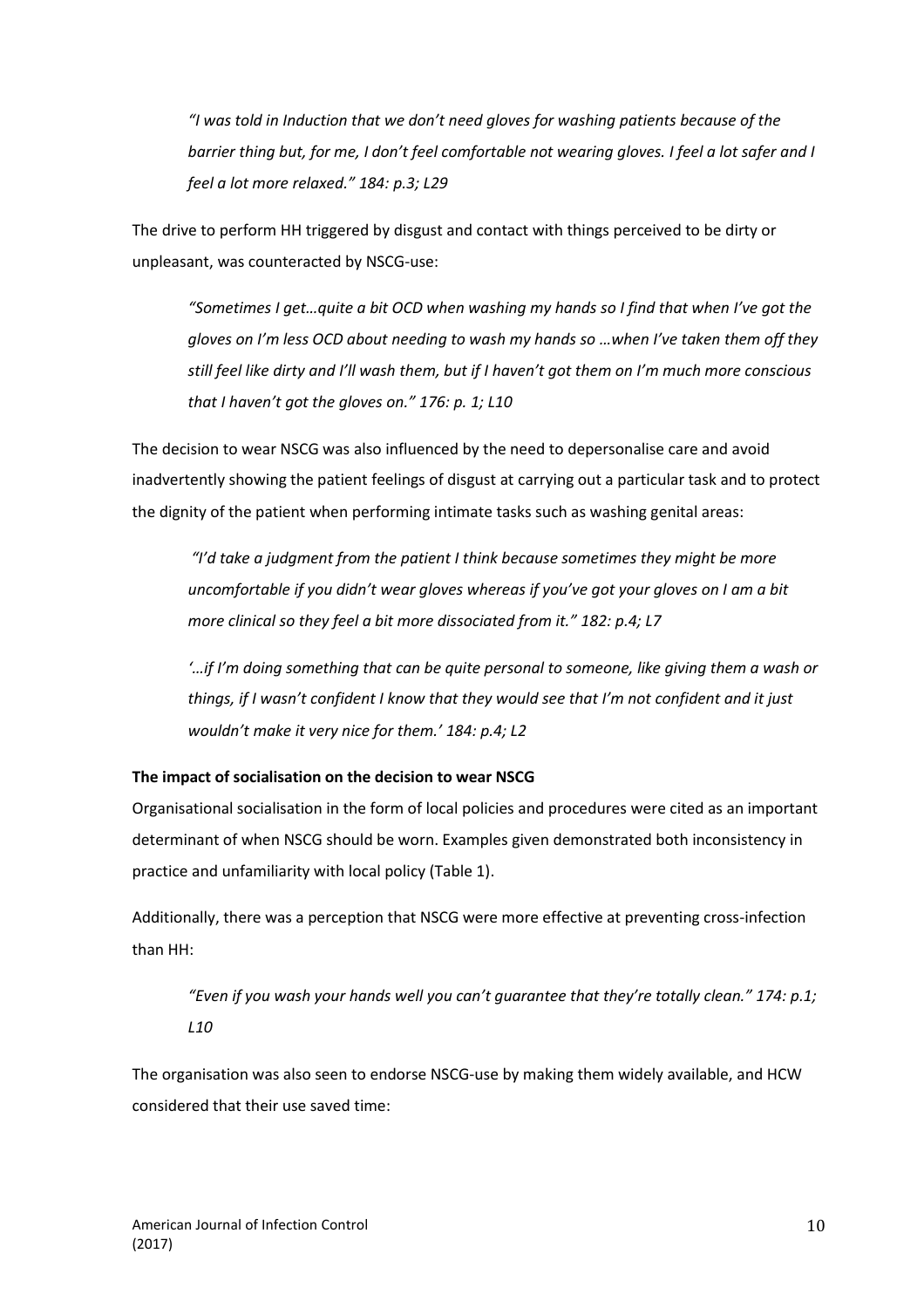*"It takes what five seconds to pull a pair of gloves from a dispenser and put them on…" 183: p.2; L32*

*"People just go from bed to bed and take their gloves off and just put another pair on." 182: p.5; L14*

Responses also suggested that empathy had an effect on the decision to wear NSCG; with HCW recognising that wearing NSCG may give the patient the impression they are dirty or contagious and the therapeutic relationship would be damaged:

*"Touch is very important I think, when you are touching someone when you are wearing gloves it a barrier and I think it raises a lot of stigma." 182: p.2; L7*

Some HCW mentioned that professional socialisation, the behaviour of peers and content of training were important influences on their use of NSCG. They referred to wearing NSCG as being 'automatic', something that they would do routinely without necessarily assessing whether NSCG were required for a given situation. More commonly there was a strong sense that wearing NSCG was a personal decision that others had no authority to influence:

*"I would use personal experience and knowledge. I wouldn't be influenced by somebody saying you don't need to wear gloves if I feel I need to wear gloves I would wear them." 171: p.2; L18*

*"It's a personal decision as to whether you feel you want to wear gloves for…because you don't want to touch that skin, that's a completely personal point of view." 387: p.3; L8*

The concept that NSCG-use was a matter of individual choice made it difficult for some HCW to challenge inappropriate use:

*"Well sometimes I've just mentioned that actually you don't really need your gloves on and a couple of them have said 'oh but I prefer to' and I'm not going to say well take them off because that's not really my place." 172: p.5; 18*

### **Application of SEIPS 2.0**

The observational data, themes and subthemes arising from qualitative interviews (Table 3) were mapped to the six interacting components of the work system described in SEIPS 2.0.[11] (Table 4).

# **Table 4: SEIPS 2.0 Human Factors Framework applied to the use of clinical gloves in acute healthcare settings**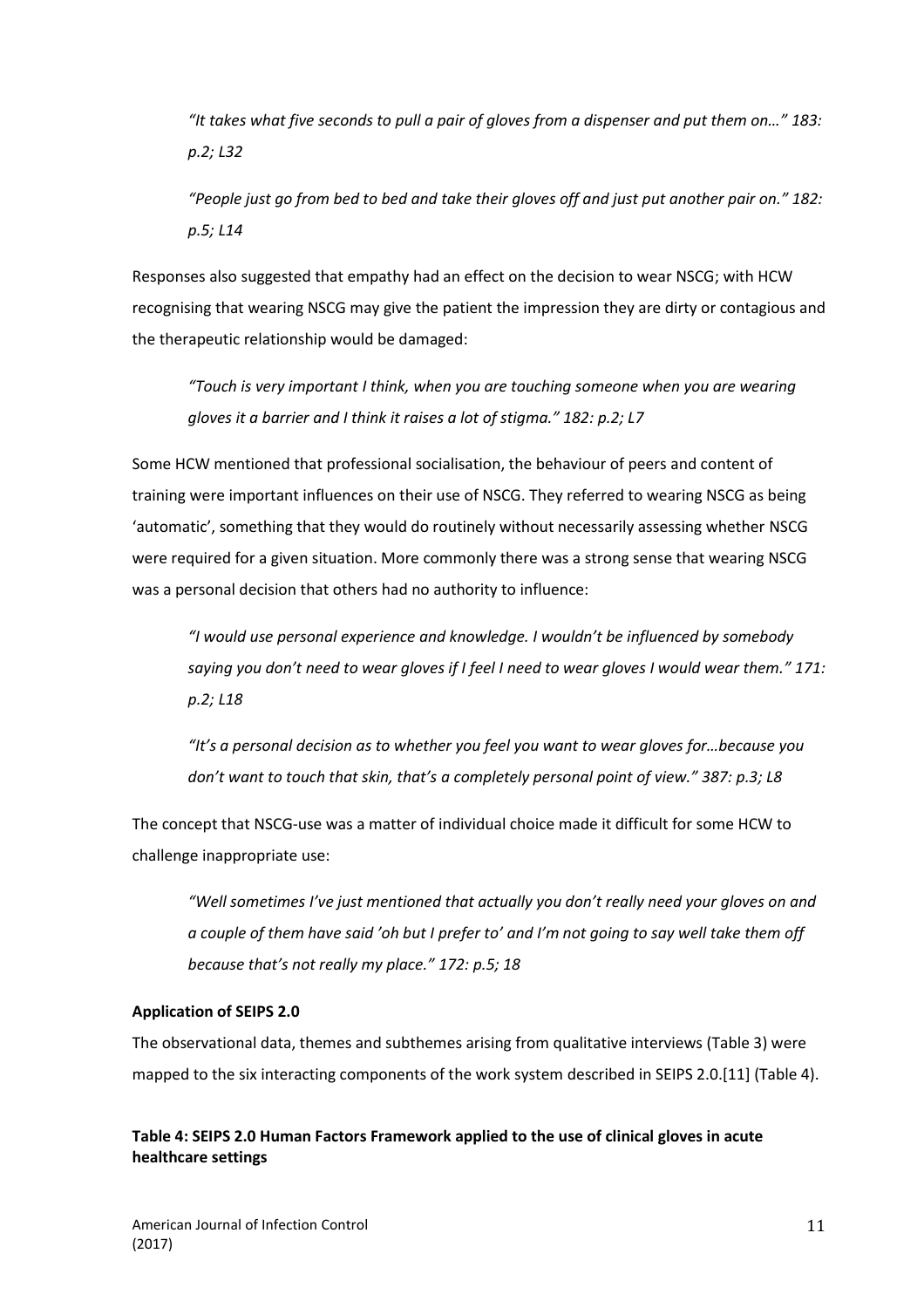| <b>SEIPS Factor</b>         | Components of the work system influencing use of gloves      |
|-----------------------------|--------------------------------------------------------------|
| Tools/ Technology           | Dispensers located outside patient zone                      |
|                             | Alcohol gel not accessible at bedside                        |
| Person(s)                   | Imprecise risk assessment results in gloves being used for   |
|                             | procedures with no BBF contact                               |
|                             | Decision to wear gloves informed by emotion rather than      |
|                             | policy/evidence                                              |
|                             | Gloves perceived as more reliable that hand hygiene          |
|                             | HCW not aware of infection control policy                    |
|                             | HCW not aware of compromising patient safety through         |
|                             | inappropriate glove use                                      |
|                             | Use of gloves perceived as personal decision                 |
|                             | Use of gloves as a psychological barrier                     |
| Tasks                       | HCW commonly perform more than one task during episode of    |
|                             | care therefore difficult to apply 5MHH                       |
|                             | Ambiguity about when gloves are required                     |
|                             | Gloves put on before direct contact with the patient         |
|                             | Gloves not removed between different tasks                   |
|                             | Hand hygiene not performed after gloves are removed          |
|                             | Contact precautions drives donning gloves on entering the    |
|                             | room & not changing between procedures                       |
| Organisational factors      | Appropriate use of gloves not incorporated in standard       |
|                             | infection control policies                                   |
|                             | Emphasis on routine use of gloves for contact precautions    |
|                             | Behaviour leant from observing other HCW                     |
|                             | Challenging inappropriate use of gloves considered           |
|                             | unacceptable                                                 |
| Internal environment        | Pressure to adhere to behaviour norms                        |
|                             | No agreement on when and where gloves should be used         |
|                             | Challenging inappropriate use of gloves considered           |
|                             | unacceptable                                                 |
| <b>External environment</b> | Government directives to reduce HAI make HCW cautious        |
|                             | about making mistakes                                        |
|                             | Contact precautions policies to prevent transmission of MDRO |
|                             | focus on routine use of gloves                               |
|                             | Behaviour leant from training/tutors                         |
|                             | Gloves to convey hygiene to patients                         |
|                             | Patients prefer HCW to use gloves for intimate hygiene       |

This was used to develop an Ishikawa diagram that begins to describe the processes that could be used to redesign the system and make it easier for staff to 'do the right thing' in terms of NSCG-use (Figure 1).

Figure 1: Strategies for achieving appropriate hand hygiene (HH) and non-sterile clinical gloves use in clinical settings based on processes in the SEIPS model.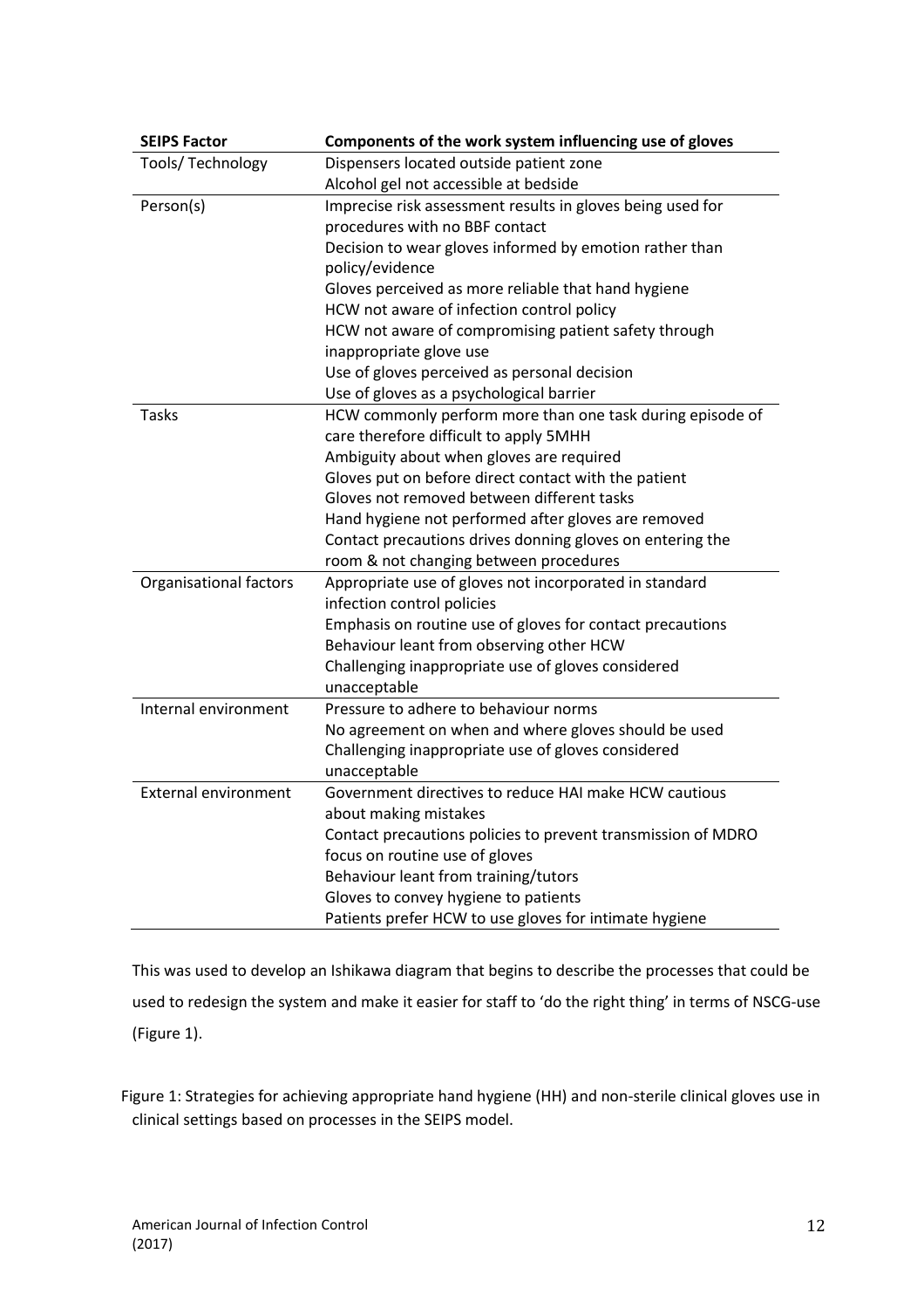

#### **External Environment**

EE1 Economic impact of glove use EE2 Impact of clinical waste on climate change EE3 National policy

#### Internal environment

IE1 Location of glove dispensers IE2 Location of alcohol handrub

#### **Tools & Technology**

TT1 Gloves accessible at point of care TT2 Alcohol handrub available at point of care

#### Organisation

O1 Agreed standard for use of gloves & alcohol handrub O2 Clear policy on use of gloves & alcohol handrub O3 Compliance with standards measured

O4 Hazards of inappropriate glove use explicit

# **Tasks**

T1 Decision points for hand hygiene defined T2 Appropriate use of gloves defined T3 Use of gloves during contact precautions defined

Person P1 Staff trained & competent

P2 Signposting for patients on appropriate glove use P3 Challenge of poor practice facilitated P4 Clinical team agree standards of practice

### **DISCUSSION**

This study demonstrated that in acute healthcare settings NSCG are commonly used for episodes of care where their use is not indicated.[3,6,8,16] They are donned too early, removed too late and not changed at critical points in the delivery of patient care. Consequently, NSCG-use is associated with a significant potential for cross-contamination and transmission of HAI. Whilst a key factor in the misuse of NCG is a lack of knowledge and situational understanding, emotion and socialisation are also powerful drivers of HCW use of NSCG. The need for self-protection against contact with 'dirt' or 'unpleasantness' is strongly personal.

The SEIPS 2.0 model describes six work system components: persons, tasks, tools and technology,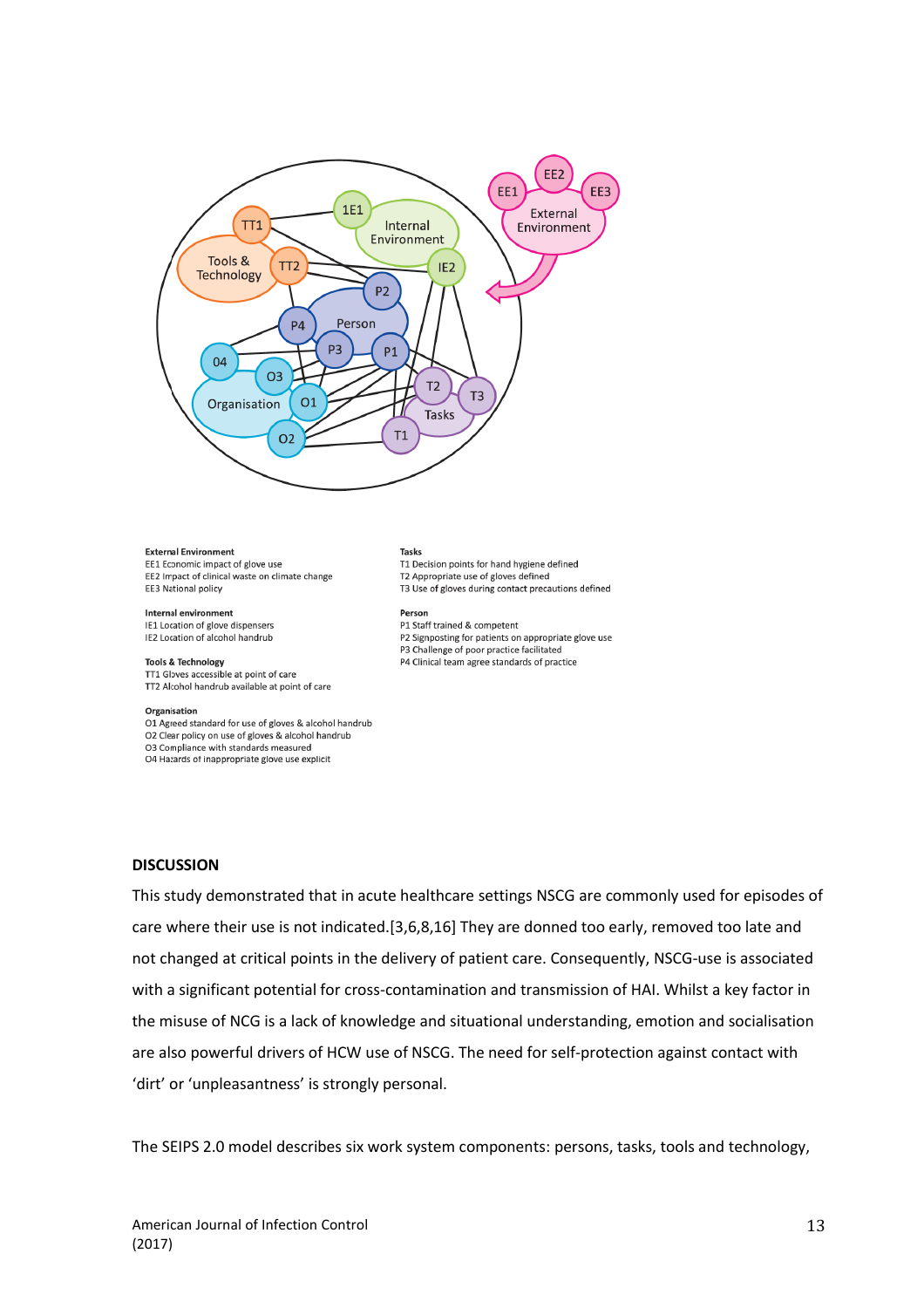organisation, internal and external environments, that are configured at '*a moment in time*' to produce physical, cognitive and socio-behavioural processes that shape desired or undesirable outcomes.[11] We have considered our findings on NSCG-use in the context of this framework.

### **Person**

Person-centredness and wellbeing is a key principle of HFE[23] and is placed at the centre of SEIPS 2.0 to highlight the need for work systems to support people to do the right thing. In the model, 'Person' relates to the characteristics of professional and non-professional carers and the patient. These include physical traits, social skills and experience, but also the beliefs and values that shape the performance of a task.[24] These characteristics map our theme of emotion and the sub-theme of professional socialisation.

Our study highlights misconceptions that HCW have about 'risk' which drive NSCG-use, as they perceive NSCG to offer greater protection than HH in preventing transmission of infection to themselves. Since their primary focus is self-protection, HCW are less likely to consider the risk the contaminated NSCG present to patients. This is illustrated by the ubiquitous use of NSCG for activities that do not involve contact with BBF or other hazardous substances suggesting that the use of NSCG to protect hands from contact with pathogens is driven by factors similar to those that drive inherent HH. Whitby *et al*[18] propose that the intention to perform HH in healthcare settings is primarily driven by behaviour acquired in childhood and strongly influenced by perceptions of exposure to 'dirt' or 'germs'. The perceptions of some HCW in this study that contact with older people and their belongings was 'more risky' because they could not look after themselves, align with our previous findings and Whitby's assertion that a family source is considered less harmful than non-family and public sources of contamination.[18] Also similar is the observation that HCW use NSCG to minimise embarrassment when attending to intimate areas and that the intention to perform HH is strong when hands have been somewhere considered to be 'emotionally dirty'.[18,25] Healthcare workers also indicated that patient preference was a reason for using NSCG for intimate care. These findings suggest that NSCG-use may have the perverse effect of neutralising the triggers that would normally induce HH and explain the HH opportunities that are missed. Addressing these 'person factors' within the work system will be an essential component of successful improvement strategies and will require more than the usual approach of information and education to modify the powerful driver of emotion in HH and NSCG behaviour.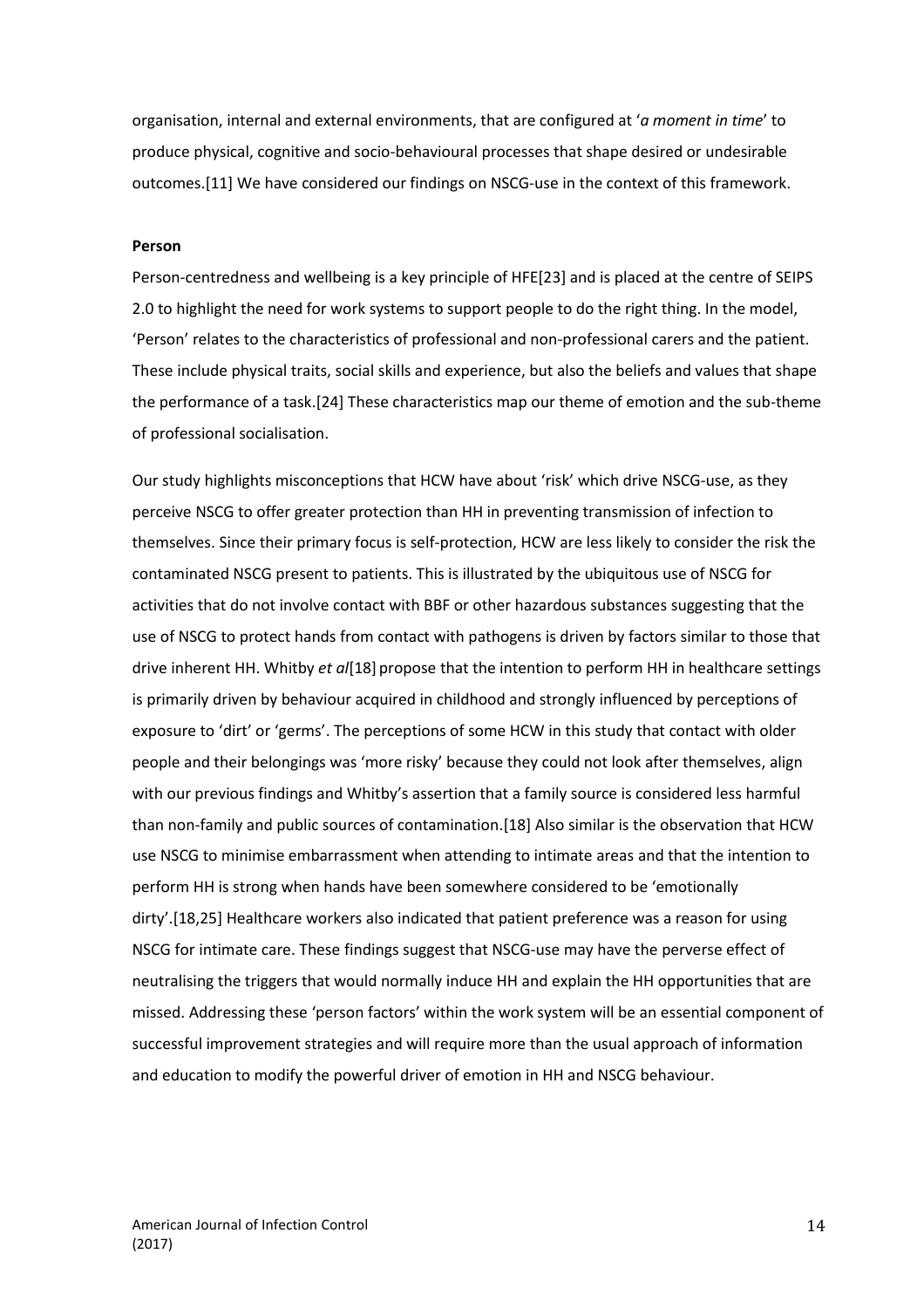### **Task**

Using NSCG would not at first appear to be a complex task, but the interaction of work system factors results in complicated decisions about when to don and remove NSCG during episodes of care. The observational data demonstrates that several tasks/procedures comprise a single episode of patient care, making it difficult for HCW to identify where in the sequence of care NSCG should be removed. Healthcare workers develop work-arounds rather than accurately assessing the risk of exposure to BBF and fail to recognise the risk of cross-contamination between the environment and patients. Thus NSCG are commonly donned long before direct contact with the patient, not removed between different tasks, and HH omitted after they are removed. Other work highlights that the reality of donning NSCG after performing HH is almost impossible[26], suggesting that there needs to be a reappraisal of organisational and current external environment factors such as national guidance.

### **Tools and technology**

The availability and location of NSCG form part of the tools and technology element of SEIPS 2.0; this has an impact on how HCW use them for standard infection control precautions (SICP), where direct contact with BBF is anticipated, and in CP where 'high risk' patients are isolated in single rooms and routine use of NSCG for all care is recommended.[27] Our observations indicate that in acute wards/units NSCG are widely available but rarely located at the patient's bedside, thereby driving the tendency to don NSCG early in an episode of care and increasing the risk of crosscontamination. Where CP are in place, NSCG are generally located outside the patient's room and are only removed before leaving. In both SICP and CP the location of NSCG discourages HCW from changing them when they move from one task to another during an episode of care for the same patient. This increases the risk of infection through contamination of susceptible sites from NSCG. The speed and ease with which NSCG can be used and practical problems of donning NSCG following HH may prompt HCW to prolong the use NSCG in preference to HH.[28]

### **Organisation**

The organisation elements of SEIPS 2.0 encompass resources such as time, training, policies as well as cultural and social norms or 'how things are done around here'. This links closely to the theme and sub-themes of socialisation (Table 3). The strong influence of cultural norms and lack of leadership was evident in our results, with perceived peer pressure to use NSCG.[29] This, together with a perceived social norm that the decision to wear NSCG is a personal one, undermined the ability of HCW to challenge the practice of others.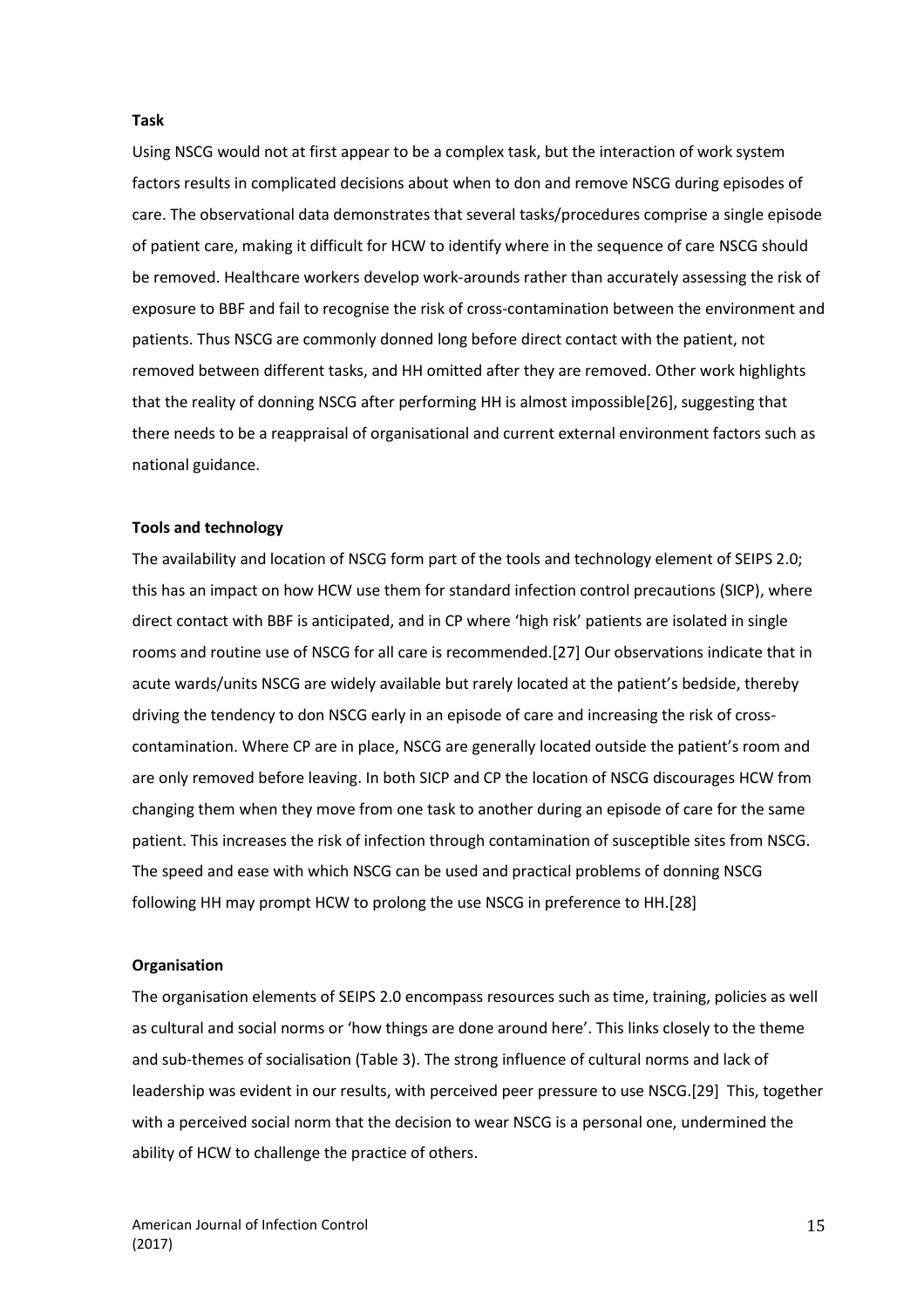There was a lack of understanding about how infection is transmitted and the assessment of risk for various care and technical tasks, with a gap between the content of training and reality of practice. Our study suggests that the trigger points for donning and removing NSCG are not supported by clear IPC policy, leading to method and task ambiguity.[28] This may result in HCW attributing their confusion and inappropriate NSCG-use to local or national policy, suggesting that IPC policy needs to be much clearer about how and when NSCG should be used, and more closely aligned to the practical realities of the task, tools and person elements of the work system.

### **Internal environment**

SEIPS 2.0 relates to the physical environment where work processes occur, and generally includes factors such as the layout of wards/units or bed-spaces, space, ventilation and lighting. In this study we identified that the location of glove dispensers was the main environmental factor influencing NSCG-use. As previously highlighted, dispensers are remote from the patient bed space, often located at the entrance to the room or bay or by hand basins.

### **External environment**

The impact of the external environment on work systems and processes is a new component of the SEIPS model. It takes account of the effect that health and social policy, regulation, economic conditions and ecological factors may have on the work system.

Global and national initiatives aimed at reducing infections caused by methicillin-resistant *Staphylococcus aureus* and *Clostridium difficile* have included a focus on the contribution hands make to spreading HAI.[30,20] This has increased the emphasis on demonstrating poor compliance and inadequate technique, contributing to HCW perception that HH is ineffective.[32] Whilst the purpose of the HH messaging is to encourage timely and effective HH in patient care, other IPC interventions such as CP may have perpetuated this perspective. Contact precautions require the HCW to '*wear a gown and gloves for all interactions that may involve contact with the patient or potentially contaminated areas in the patient's environment'*[27], reinforcing the message that the universal use of NSCG prevents the transmission of infection and that HH alone is insufficient. Universal gloving lacks a sound theoretical base and has an adverse effect on HH practice.[33,34}

The economic and environmental impact of NSCG-use is also an important consideration. Our work has demonstrated the widespread use of NSCG by all professional groups, across diverse acute care settings and indicated that in approximately 60% of occasions their use is unnecessary as no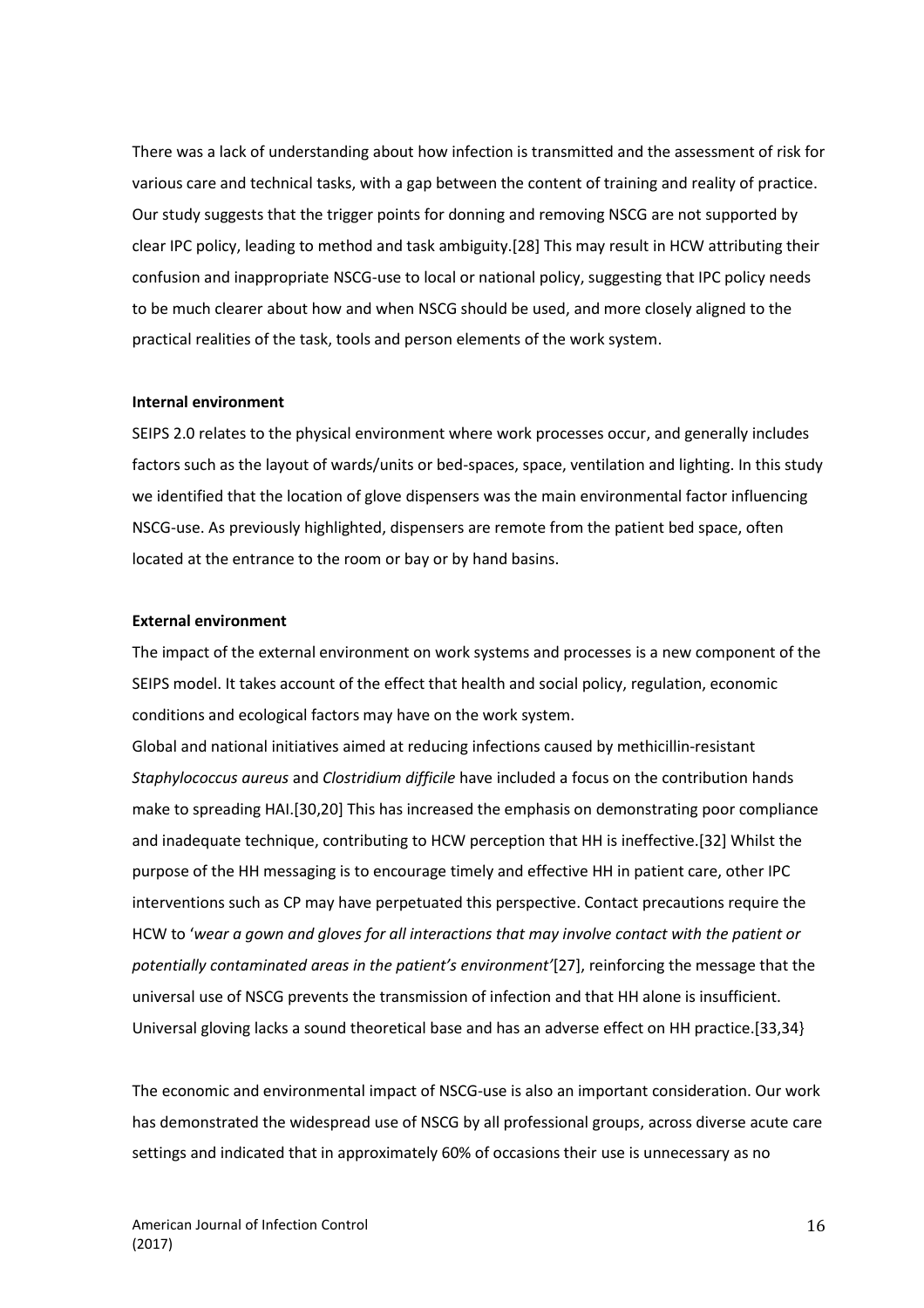contact with BBF or other potentially infectious material occurs. Since NSCG are classed as clinical waste they are incinerated or disposed of in other managed waste systems.[35] The inappropriate and over-use of NSCG means they could be considered as domestic waste. This incurs unnecessary cost and increases the potential damage to the environment associated with these disposal processes.[36] It is also evident that the ubiquitous use of NSCG in delivering healthcare will have an upstream cost implication. Although NSCG are relatively inexpensive, there is some evidence that significant potential savings are possible. For a 500-bed hospital in this study the cost of NSCG was £300 000 per annum [personal communication: Linda Hosie, 2013]. Since more than half of these NSCG are used unnecessarily, service improvement strategies targeting NSCG are not only likely to be cost effective but free up resources for other aspects of patient care.

### **CONCLUSION**

Despite more than a decade of intense promotion of HH as the key measure to protect patients from infection, this study has demonstrated that NSCG dominate routine clinical practice and that potential cross-contamination occurs in half of the episodes where they are used. The unnecessary use of NSCG impacts on patient safety and is associated with significant environmental and financial costs. The conventional approach of using policy and education to change behaviour are unlikely to be effective in addressing this multifaceted problem. The application of HFE to the complex social, professional and emotional drivers of inappropriate NSCG behaviour may be more effective in achieving the goal of preventing HAI and improving patient safety.

### **Acknowledgements**

Our thanks go to Linda Hosie, Jenny Wyeth and Yvonne Carter for their assistance with data capture.

### **Funding**

The study was funded by a small collaborative grant from the Infection Prevention Society

### **Conflicts of Interest**

None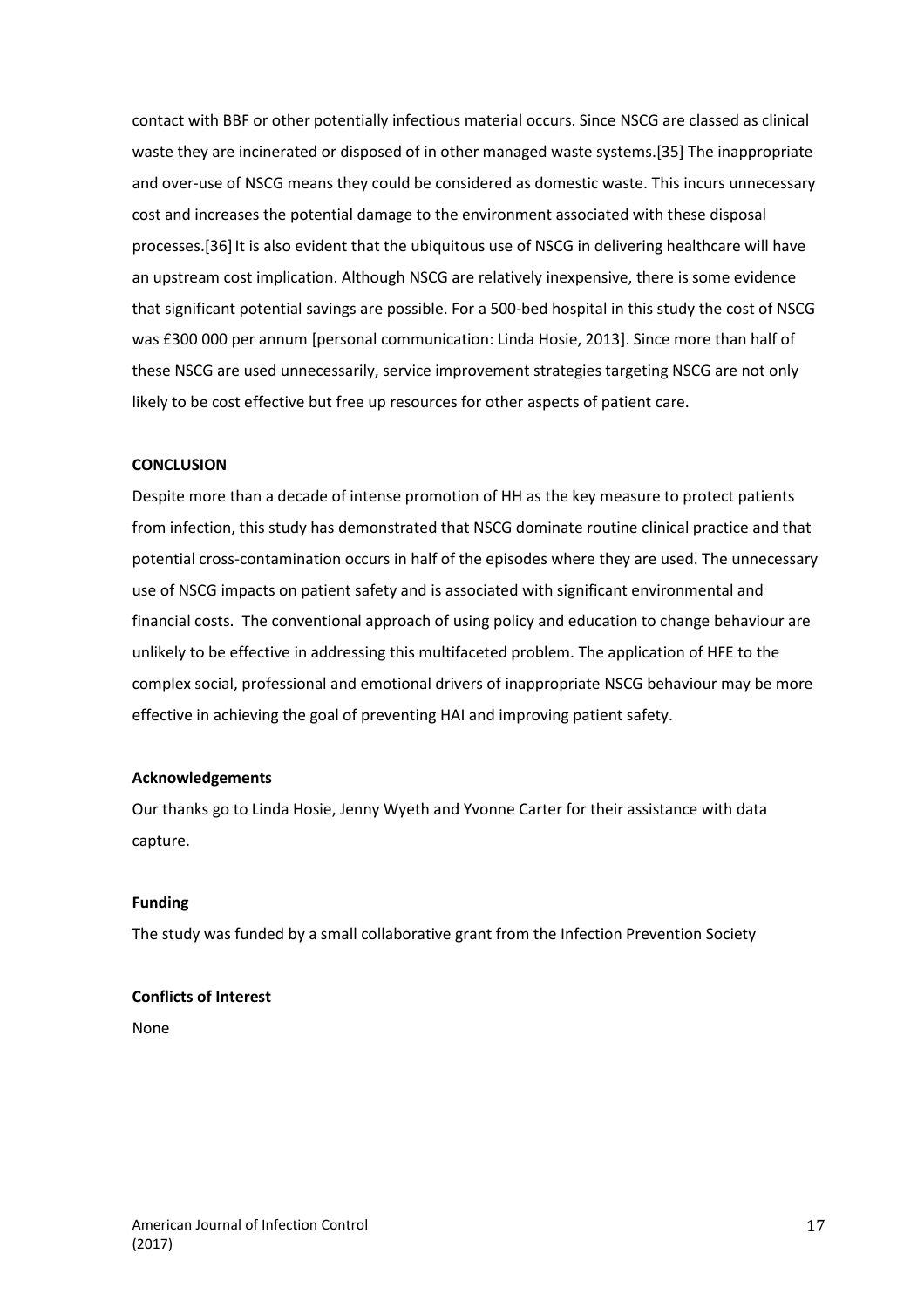### **REFERENCES**

- 1. Mackintosh CA, Hoffman PN. An extended model for transfer of micro-organisms via the hands: differences between organisms and the effect of alcohol disinfection. *Epidemiol Infect* 1984; **92**(3):345-355.
- 2. Loveday HP, Wilson JA, Pratt RP, *et al.* epic3: National Evidence-Based Guidelines for Preventing Healthcare-Associated Infections in NHS Hospitals in England. *J. Hosp. Infect* 2014; **86S1** S1–S70
- 3. Loveday HP, Lynam S, Singleton J, Wilson J. Clinical glove use: healthcare workers actions and perceptions. *J. Hosp. Infect* 2014; **86**: 110-116
- 4. Girou E, Chai SHT, Oppein F, *et al*. Misuse of gloves: the foundation for poor compliance with hand hygiene and potential for microbial transmission? *J. Hosp. Infect* 2004; **57**:162- 169.
- 5. Snyder GM, Thom KA, Furono JP, *et al.* Detection of methicillin-resistant *Staphylococcus aureus* and vancomycin-resistant enterococci on the gowns and gloves of healthcare workers. *Infect. Control Hosp. Epidemiol*. 2008; **29**: 583-89.
- 6. Eveillard M, Joly-Guillou M, Brunel P. Correlation between glove use practices and compliance with hand hygiene in a multicenter study with elderly patients. Am J Infect Control. 2012; 40(4): 387-8
- 7. McBryde ES, Bradley LC, Whitby M, McElwain. An investigation of contact transmission of methicillin-resistant Staphylococcus aureus. Journal of Hospital Infection (2004) 58, 104– 108
- 8. Wilson J, Bak A, Whitfield A, Loveday H. Public perceptions of gloves by healthcare workers and compassion with perceptions of student nurses. Journal Infection Prevention. 2017; DOI.org/10.1177%2F1757177416680442
- 9. International Ergonomics Association. 2015. Available at: <http://www.iea.cc/whats/> [Accessed 1<sup>st</sup> November 2016]
- 10. Carayon P. Human factors of complex sociotechnical systems. Applied Ergonomics 2012; 37(4): 525-535.
- 11. Holden R, Carayon P, Gurse A, Hoonakker P, Hundt A, Ozok A, Rivera-rodriguez A. SEIPS 2.0: a human factors framework for studying and improving the work of healthcare professionals and patients. *Ergonomics* 2013; 56(11): 1669-1686.
- 12. Waterson, P.E. and Catchpole, K. Human factors in healthcare: welcome progress, but still scratching the surface. BMJ: Quality and Safety. 2016; 25: 480-484
- 13. Carayon P, Schoofs Hundt A, Karsh B-T, Gurses AP, Alvarado CJ, Smith M, Flatley, Brennan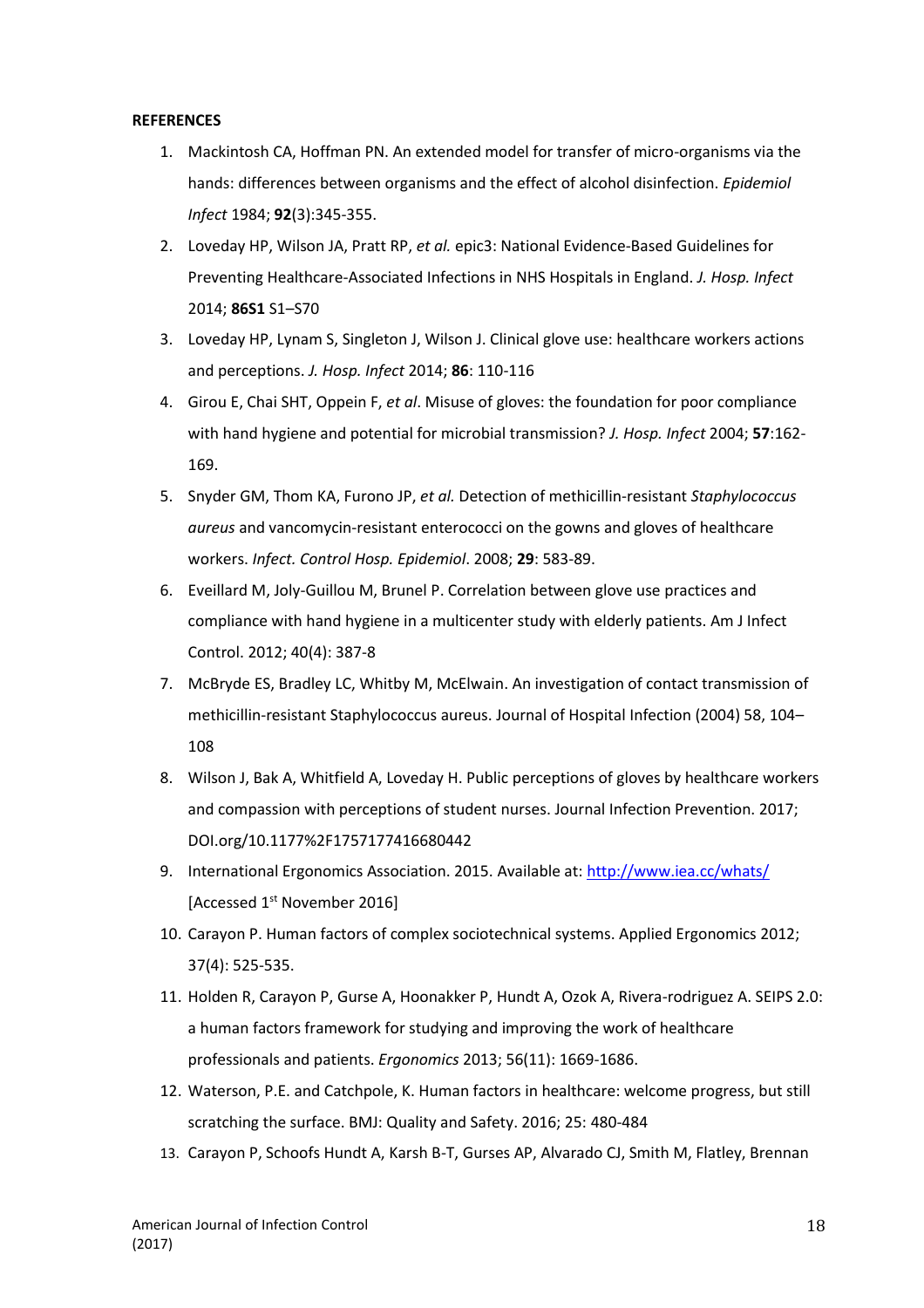P. Safety by design: Work system design for patient safety: the SEIPS model. *Qual Saf Health Care.* 2006;15 (suppl 1): i50-i58

- 14. World Health Organization: WHO Patient Safety. *WHO guidelines on hand hygiene in health care*. World Health Organization. Geneva: 2009
- 15. Sax H, Allegranzi B, Uckay L, Larson E, Boyce J, Pittet D. "My five moments for hand hygiene": a user-centred design approach to understand, train, monitor and report hand hygiene. *Journal of Hospital Infection* 2007*;* 67:9-21.
- 16. Fuller C, Savage J, Besser S, *et al.* "The dirty hand in the latex glove": A study of hand hygiene compliance when gloves are worn. *Infect. Control Hosp. Epidemiol.* 2011; **32**:1194- 1199.
- 17. Cafazzo JA, St-Cyr O. From discovery to design: the evolution of human factors in healthcare. Healthcare Quarterly. 2012; 15: 24-29.
- 18. Whitby M, McLaws M-L, Ross MW. Why healthcare workers don't wash their hands: a behavioural explanation. *Infect. Control Hosp. Epidemiol*. 2006; **27**: 484-92.
- 19. Waterson P. A systems ergonomics analysis of the Maidstone and Tunbridge Wells infection outbreaks. Ergonomics. 2009; 52(10): 1196-205.
- 20. Storr J, Wigglesworth N, Kilpatrick C. Integrating human factors with infection prevention and control. 2013. Health Foundation, London. Available: [http://www.health.org.uk/publication/integrating-human-factors-infection-prevention](http://www.health.org.uk/publication/integrating-human-factors-infection-prevention-and-control)[and-control](http://www.health.org.uk/publication/integrating-human-factors-infection-prevention-and-control) [Accessed 31st October 2016]
- 21. Wilson J, Prieto J, Singleton J, *et al*. The misuse and overuse of non-sterile gloves: application of an audit tool to define the problem. *Journal of Infection Prevention.* 2015; 16(1): 24-31.
- 22. Braun V, Clarke V. Using thematic analysis in psychology. *Qual. Res. Psychol*. 2006; 3(2): 77- 101.
- 23. Dul J, Bruder R, Buckle R, *et al*. A strategy for human factors/ergonomics: developing the discipline and profession *Ergonomics.* 2012; 55(4): 377-95.
- 24. Karsh BT, Holden RJ, Alper SJ, Or CKL. A human factors engineering paradigm for patient safety: designing to support the performance of the healthcare professional Quality Safety in Health Care 2006; 15(Suppl I): i59–i65.
- 25. Jackson C, Griffiths P. Dirt and disgust as key drivers in nurses' infection control behaviours: an interpretative, qualitative study. J Hosp. Infect. 2014; 87(2): 71-6.
- 26. Rock C, Harris AD, Reich ND, *et al*. Is hand hygiene before putting on non sterile gloves in the intensive care unit a waste of health care worker time? A randomized controlled trial.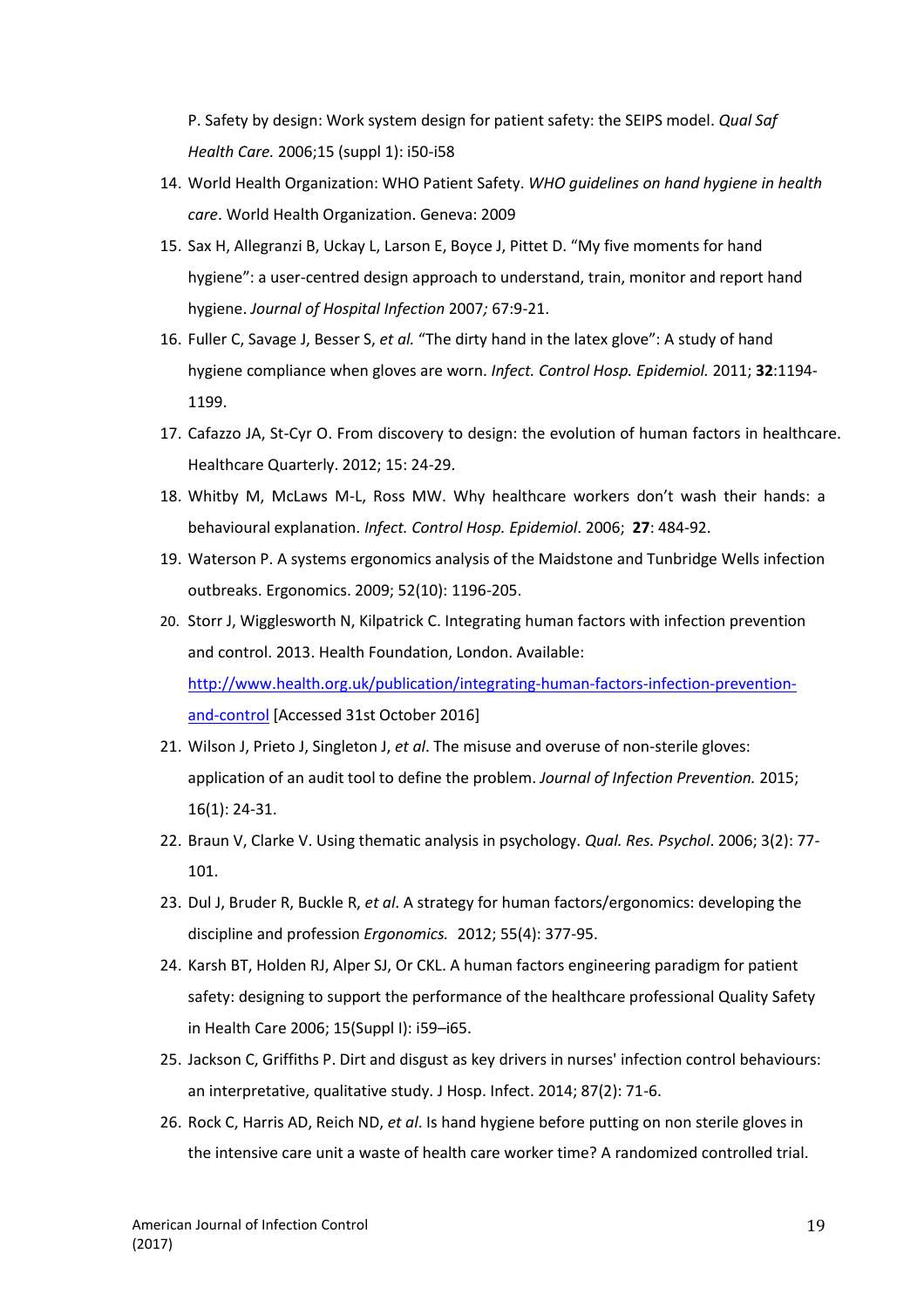*Am J Infect Control*. 2013; 41(11): 994–996

- 27. Siegel JD, Rhinehart E, Jackson M, Chiarello L and Health Care Infection Control Practices Advisory Committee 2007. Guideline for Isolation Precautions: Preventing Transmission of Infectious Agents in Health Care Settings. *AJIC: American Journal of Infection Control.* 2007; 35(10): S65-S164.
- 28. Gurses A, Seidl K, Vaidya V, *et al*. Systems ambiguity and guideline compliance: a qualitative study of how intensive care units follow evidence-based guidelines to reduce healthcare-associated infections. *Quality & Safety In Health Care,* 2008; 17(5): 351-359.
- 29. P. Griffiths, A. Renz, J. Hughes, A.M. Rafferty, Impact of organisation and management factors on infection control in hospitals: a scoping review, Journal of Hospital Infection. 2009; 73 (1) 1-14.
- 30. Duerdin B, Fry F, Johnson AP, Wilcox MH. The Control of Methicillin-Resistant *Staphylococcus aureus* Blood Stream Infections in England. Open Forum Infect Dis. 2015; 2(2): ofv035.
- 31. NHS England. *Clostridium difficile* infection objectives for NHS organisations in 2014/15 and guidance on sanction implementation. 2014. Available: <https://www.england.nhs.uk/wp-content/uploads/2014/03/c-diff-obj-guidance.pdf> [Accessed 31<sup>st</sup> October 2016]
- 32. World Health Organisation. Save Lives: Clean your hands. WHO's Global Annual Campaign Advocacy Toolkit. Available: [http://www.who.int/gpsc/5may\\_advocacy-toolkit.pdf?ua=1](http://www.who.int/gpsc/5may_advocacy-toolkit.pdf?ua=1) [Accessed 31<sup>st</sup> October 2016]
- 33. Cusini A, Nydegger D, Kaspar T, *et al.* Improved hand hygiene compliance after eliminating mandatory glove use from contact precautions. Is less more? American Journal of Infection Control. 2015; 43: 922-7.
- 34. Eveillard M. Wearing gloves: the worst enemy of hand hygiene? Future Microbiol. 2011; 6(8): 835-7
- 35. Health Technical Memorandum 07-01: Safe management of healthcare waste .2013. Available: [https://www.gov.uk/government/uploads/system/uploads/attachment\\_d](https://www.gov.uk/government/uploads/system/uploads/attachment_data/file/167976/HTM_07-01_Final.pdf) [ata/file/167976/HTM\\_07-01\\_Final.pdf.](https://www.gov.uk/government/uploads/system/uploads/attachment_data/file/167976/HTM_07-01_Final.pdf) [Accessed 29th October 2016].
- 36. Nichols A, Grose J, Bennallick M, Richardson J. Sustainable healthcare waste management: a qualitative investigation of its feasibility within a